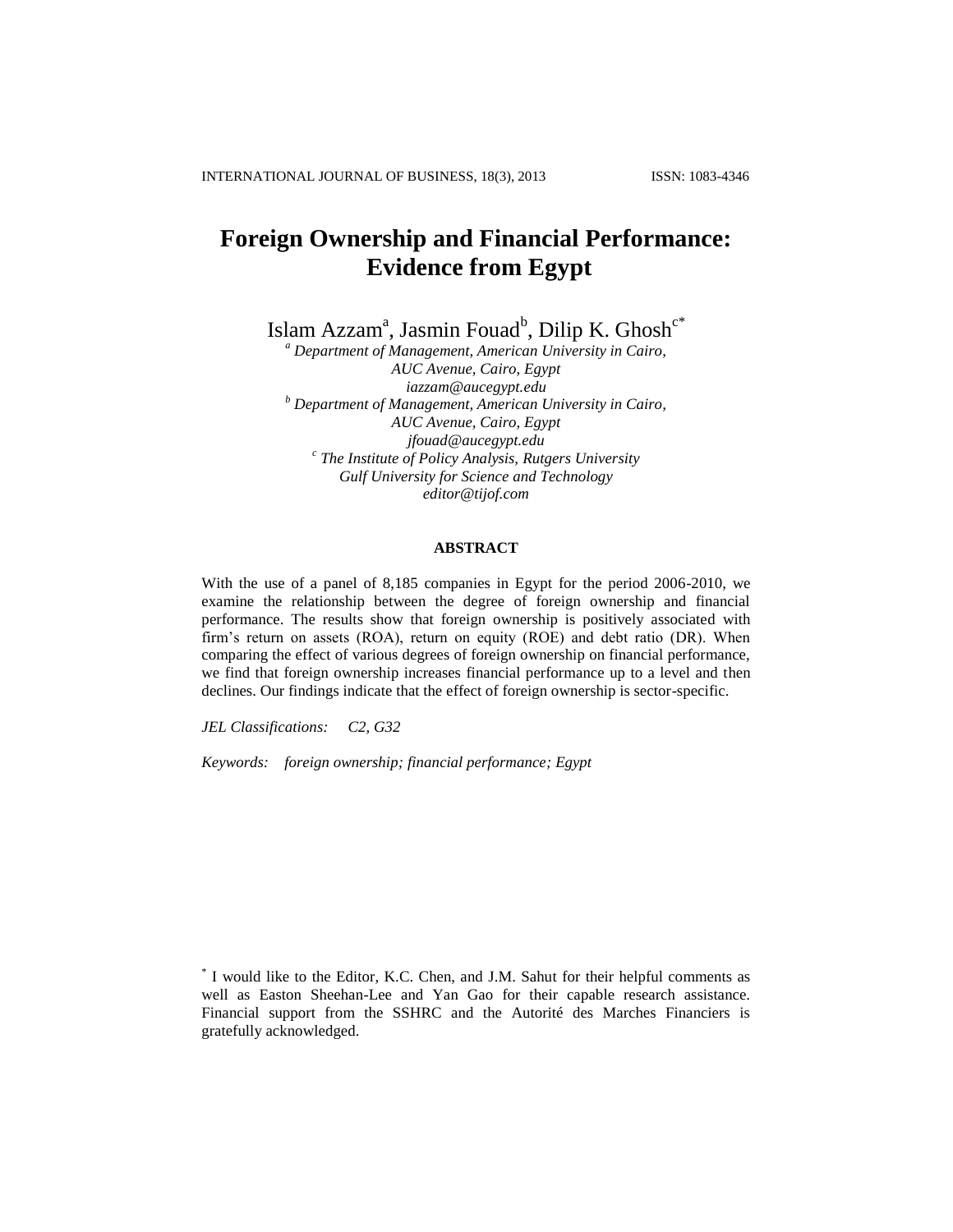## **I. INTRODUCTION**

The Egyptian Revolution in January 2011, which put an end to the thirty-year old regime of President Mubarak, has led to an overall condemnation of many of the economic policies and procedures of that period. Among the procedures that have been criticized are the numerous initiatives to encourage foreign ownership that include equal treatment for foreigners and domestic investors in terms of land and capital ownership, tax holidays for at least five years for foreign investors, and the exemption of some labor law articles for foreign firms operating in Free Zones.

From a macroeconomic perspective these policies have contributed to an increase in foreign ownership and an upsurge in Foreign Direct Investment (FDI) in Egypt, which is reflected in a rise of inward FDI from \$38,925 million in 2006 to \$73,095 million in 2010. In 2010, Egypt was ranked number 14 out of 116 developing economies, in attracting inward FDI (UNCTAD). The positive effect of foreign ownership is attributed to the ability of foreign-owned firms to increase capital, transfer technology and R&D, and improve managerial skills. However foreign ownership can also have a negative impact on the economy, when it is accompanied by "crowding out" of local companies, increased unemployment among local workers, and lower tax revenues due to tax holidays given to foreign firms.

There is a current debate in Egypt about the importance of foreign ownership in the Egyptian economy. While a group is stressing the importance of policies to increase foreign ownership as a means of improving financial performance of firms in Egypt and to achieve higher GDP growth rates, another group is rejecting these policies based on the perception that the financial performance of foreign ownership is not very different from domestic ownership. The second group is particularly found among Egyptian Labor Unions and Egyptian workers, who have been a main participant in the revolution because they lost their jobs due to privatization and foreign ownership.

The same debate has also been an issue of interest in the academic literature. The underpinnings of this topic are found in several theories, namely the agency theory, the resource-based theory and the institutional theory (Douma et al., 2006).The theories focus on explaining the link between ownership and financial performance in the context of developed countries and not necessarily the emerging and less developed countries. Bhagwati and Brecher (1980), Brecher and Bhagwati (1981) cogently deal with foreign ownership, trade and welfare, and they show that foreign ownership increases national welfare and national income of the host country. When at the national level the welfare and income increase, it is easy to recognize that at the corporate level everything is along the line. It is, however, not clear of the trajectory of the growth of welfare and corporate earnings, earning per share (EPS), and other issues. Foreign ownership with a domestic firm is like a merger of two firms, domestic and foreign. It is easy to prove that if this merger is done under fair deal, EPS increases if the domestic firm's price earnings ratio  $(P/E)$ <sub>d</sub> exceeds the foreign firm's  $(P/E)_F$ . Ghosh, and Ghosh (1997) show, through their triangle, the optimum location, and optimum investment that involve pairing up firms' joint action. It is illustrated that paring of two or more firms – local and foreign – can make the joint ventures earningsaugmenting. Capital and skills can be extensive, synergy escalates, and that undoubtedly becomes beneficial for every entity involved. Norman and Jones (1979)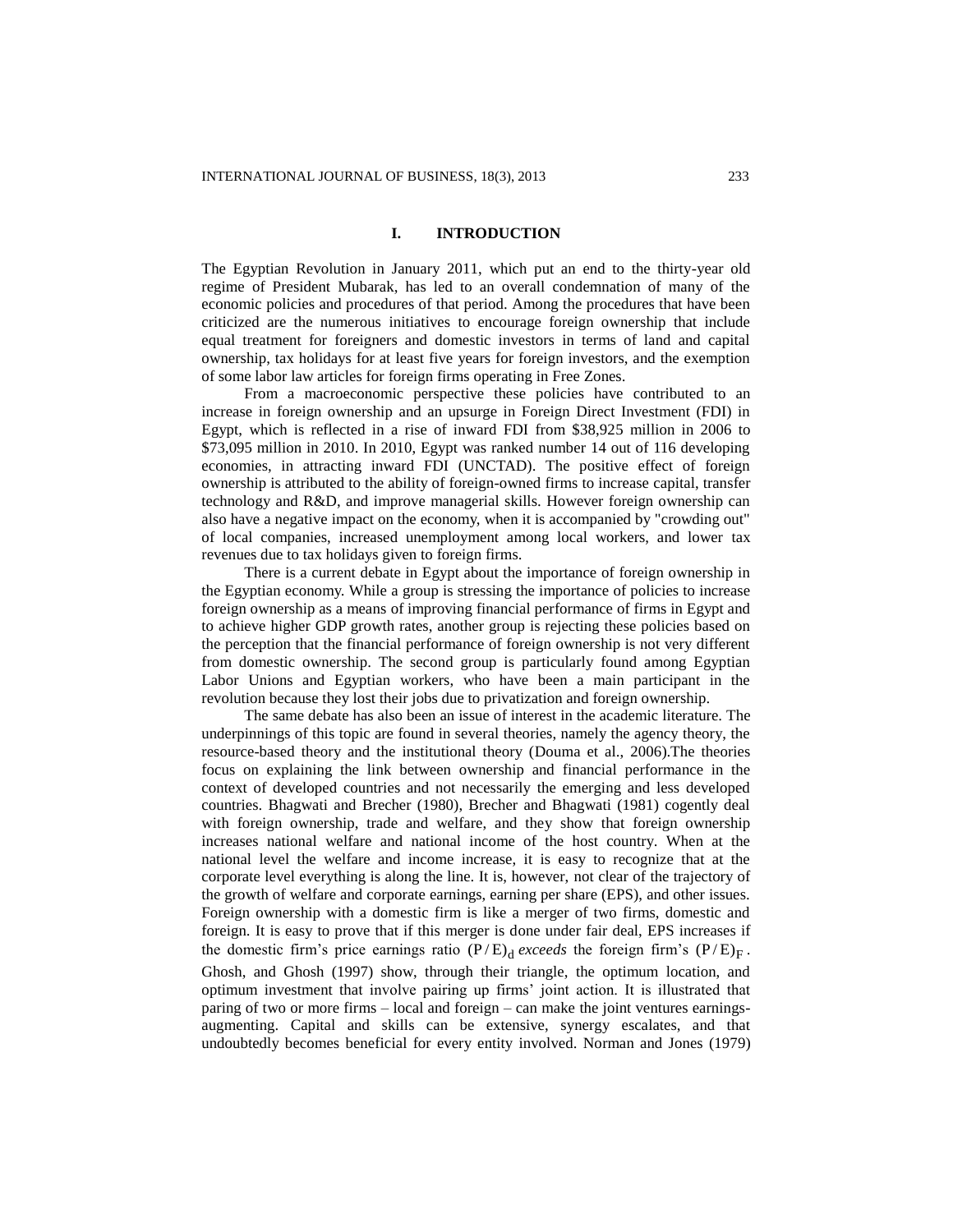convey the same result through a model of trade and unemployment in a context of general equilibrium.

In a different twist, in the context of determining optimum capital structure, particularly with reference to a search of pecking order as a dynamic leverage theory, Bagley and Yaari (1996), and Bagley, Ghosh, and Yaari (1998) present a class of diffusion models that mimic this behavior in a stochastically dynamic framework and show how to optimize a financing strategy by any static trade-off theory as input. It should be noted that Fischer, Heinkel, and Zechner (1989), and Mauer and Triantis (1994) have provided the dynamic leverage policy which is different from Bagley, and Yaari (1996), and Bagley, Ghosh, and Yaari (1998). Making use of Arrow, Karlin, and Scarf's (1958), and particularly, Arrow-Harris-Marschak dynamic model (Section III, 1958) and their (S, s) policy, we build the stochastic model of Weiner process with constant drift  $(\mu)$  and diffusion parameter  $(\sigma)$  as follows:

$$
dL = \mu dt + \sigma d\omega \tag{1}
$$

where L is the state-control variable representing leverage index that is monotonically increasing with debt and decreasing with equity. We postulate endogenous barriers with asymmetric quadratic penalty function, symmetric transaction costs and no drift, one can get the expressions for s(L), S(L), u(L),  $\lambda(L)$ , m(L),  $\nu(L)$  g(L), and  $\omega(L)$  It is postulated that L triggers a fixed transaction cost at each encounter with upper and lower barriers, as in  $(S, s)$ , and generates an instantaneous penalty when on free traversal between barriers. The barrier points and the return point chosen to minimize expected total periodic cost are  $L = \beta$  (upper barrier point) when the firm makes costly lump-sum readjustment in its debt equity position to the point,  $L = r$ , and issues stock and retires bonds in the amount of  $\beta - r$ . If the leverage index hits the lower barrier,  $L = \alpha$ , there will be readjustment back to  $L = r$  by stock repurchase bankrolled by borrowing in the amount of  $r - \alpha$ .

The paradigm with endogenous barriers, symmetric quadratic penalty and transaction costs and no drift can be brought out as:

$$
s(L) = e^{-\int \frac{2\mu(L)}{\sigma^2(L)}} = e^{0} = 1
$$
 (2)

and the scale function, S(L) is

$$
S(L) = \int s(L)dL = L
$$
 (3)

The probability of hitting the upper barrier before lower barrier,  $u(L)$ , given that the process begins at an unspecified leverage, L is as follows:

$$
u(L) = \frac{S(L) - S(\alpha)}{S(\beta) - S(\alpha)} = \frac{L - \alpha}{\beta - \alpha}
$$
(4)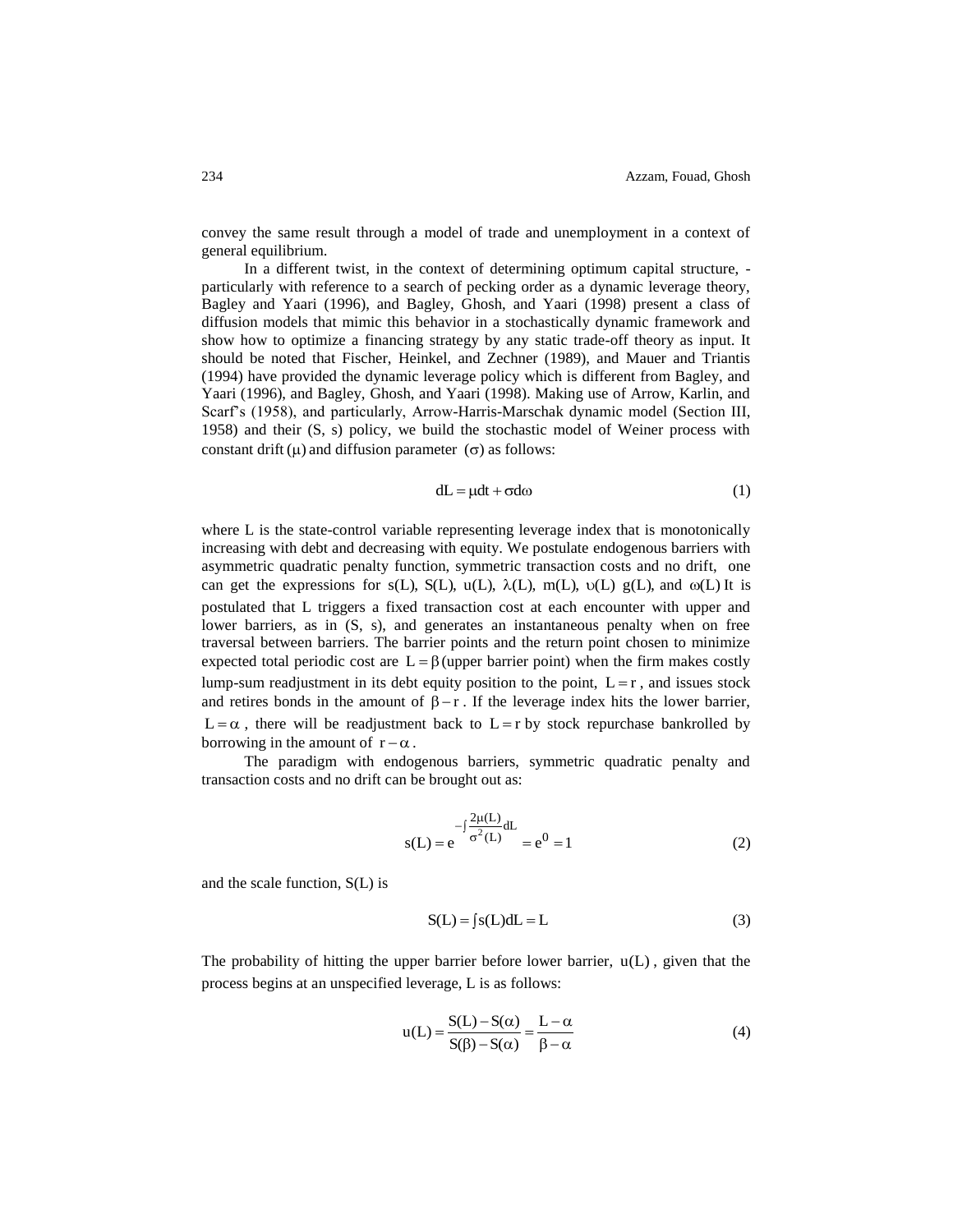And the speed density, m(L), computed from (3), is

$$
m(L) = \frac{1}{\sigma^2 s(L)} = \frac{1}{\sigma^2}
$$
 (5)

From this value one can get the expected time to reach either barrier from any point L is  $v(L)$ , by use of expressions (3) – (5), and here then

$$
v(L) = 2u(L)\int_{L}^{\beta} (S(\beta) - S(\xi))\lambda(\xi)d\xi + 2(1 - u(L))\int_{\alpha}^{L} (S(\xi) - S(\alpha)\lambda(\xi))d\xi
$$

$$
= \frac{(L - \alpha)(\beta - L)}{\sigma^2}
$$
(6)

Assuming penalty function,  $g(L)$ , centered on the ideal leverage,  $L_0$ , where

$$
g(L) = q(L - L_0) \quad q > 0 \tag{7}
$$

whose lowest value is  $g(L_0) = 0$  measures the instantaneous penalty incurred by any deviation from the ideal leverage,  $L_0$ . However, the expected penalty incurred up to the first encounter with either barrier,  $\omega(L)$ , when starting from any point L is

$$
\omega(L) = 2u(L)\int_{L}^{\beta} (S(\beta) - S(\xi)\lambda(\xi)\rho(\xi)d\xi + 2(1 - u(L))\int_{\alpha}^{L} (S(\xi) - S(\alpha))\lambda(\xi)\rho(\xi)d\xi
$$
  
= 
$$
\frac{q(L - \alpha)(\beta - L)(\alpha^2 + \beta^2 + \alpha\beta + \alpha L + \beta L + L^2 - 4\alpha L_0 - 4\beta L_0 - 4LL_0 + 6L_0^2}{6\sigma^2}
$$
(8)

The objective minimand then is

The objective minimal then is  
\n
$$
\varphi(L,\alpha,\beta) = \frac{(\omega(L)+\kappa))}{\upsilon(L)} = \frac{\kappa\sigma^2}{(\beta-L)(L-\alpha)} + q\left(\frac{\alpha^2 + \alpha\beta + \beta^2 + \alpha L + \beta L + L^2}{6} - \frac{2L_0(\alpha-\beta+L}{3} + L_0^2)\right)
$$
(9)

where  $\kappa \ge 0$  is the fixed cost of transaction (assumed). A corporation's objective is to minimize the expected excess cost of capital by optimally choosing  $\alpha = \hat{\alpha}, \beta = \hat{\beta}$  and  $L = \hat{L}$ . Because of the symmetry postulated, optimal return point is at the ideal leverage,  $L_0$ - which is half-way between  $\hat{\alpha}$  and  $\hat{\beta}$ , and

$$
\hat{L} = \frac{\hat{\alpha} + \hat{\beta}}{2} = L_0 \, .
$$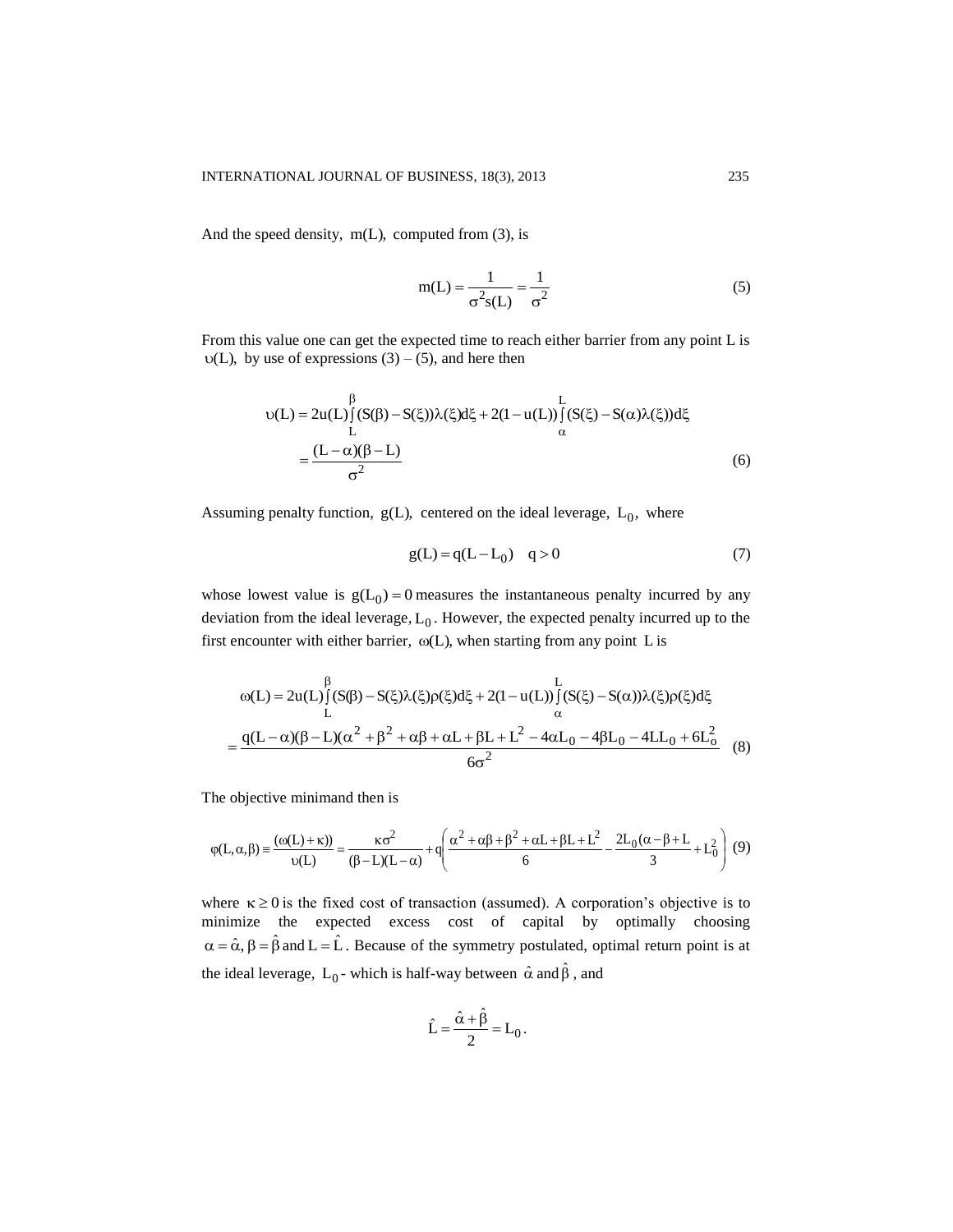Upon further simplification because of underlying assumption of symmetry, one can have the following:

$$
\varphi(L) = \frac{\kappa \sigma^2}{(L_0 - \alpha)^2} + \frac{(L_0 - \alpha)^2}{6} q \tag{9*}
$$

Minimization of  $\varphi(L)$  with respect to  $\alpha$  yields:

$$
\hat{\alpha} = L_0 - \sqrt{\left\{ \frac{6\kappa\sigma^2}{q} \right\}}
$$
\n(10)

and

$$
\hat{\beta} = L_0 - \sqrt{\frac{6\kappa\sigma^2}{q}}
$$
\n(11)

Substitution of  $\hat{\alpha}$ ,  $\hat{\beta}$ , and  $\hat{L}$  in the objective function results in:

$$
\hat{\varphi} = \sqrt{\frac{2\kappa q \sigma^2}{3}}\tag{12}
$$

which signifies that the cost of capital includes flotation and stock repurchase costs in stochastic structure and the cost of stochastic deviation from  $L_0$ . Generalization of this basic paradigm into a model of leverage indifference with exogenous barriers, symmetric transaction costs and positive drift parameter gives rise to optimum return point:

$$
L^* = \frac{1}{\varepsilon} \ln \left( \frac{e^{\beta \varepsilon} - e^{\alpha \varepsilon}}{\varepsilon (\beta - \alpha)} \right) \tag{13}
$$

and the optimal mean leverage is defined by:

$$
\hat{L}^* = \frac{A + B}{C} \tag{14}
$$

where

where  
\n
$$
A = e^{\alpha \varepsilon} (1 + \beta \varepsilon)^2 - e^{\beta \varepsilon} (1 + \alpha \varepsilon)^2, B = -(e^{\beta \varepsilon} - e^{\alpha \varepsilon}) \left( (\alpha + \beta) \varepsilon + 2 + \left\{ 1 + \ln \left[ \frac{e^{\alpha \varepsilon} - e^{\beta \varepsilon}}{(\alpha - \beta) \varepsilon} \right] \right\}^2 \right)
$$
\n
$$
C = 2\varepsilon \left( (\beta e^{\alpha \varepsilon} - \alpha e^{\beta \varepsilon}) + (e^{\alpha \varepsilon} - e^{\beta \varepsilon}) \left\{ 1 - \ln \left[ \frac{e^{\alpha \varepsilon} - e^{\beta \varepsilon}}{(\alpha - \beta) \varepsilon} \right] \right\}^2 \right), \text{ where } \varepsilon = -\frac{2\mu}{\sigma^2}.
$$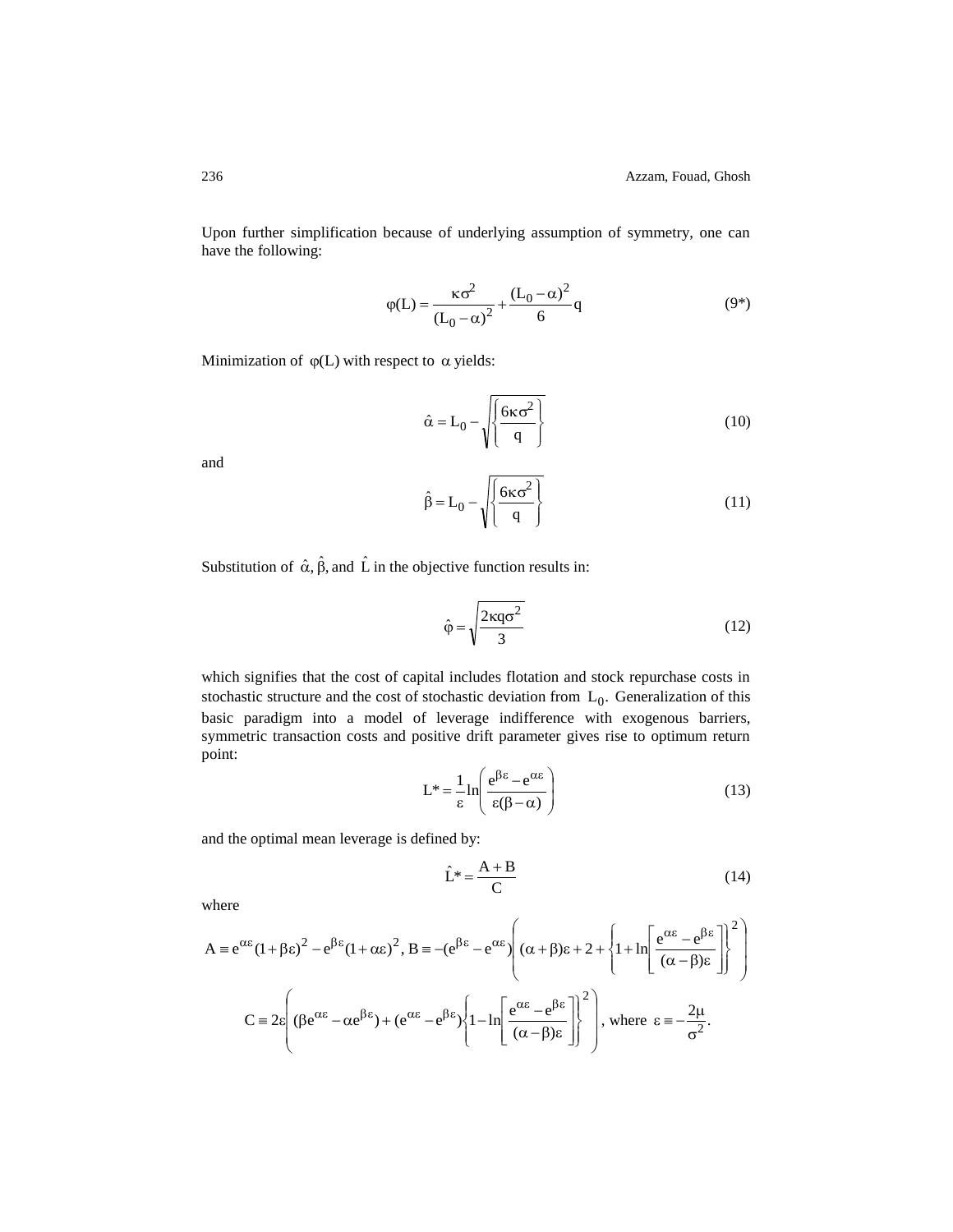We can create other scenarios and paradigms. With foreign ownership these pecking orders maximize returns and minimize costs involved in pecking order, particularly for firms in less-developed countries.

Based on these theories some empirical results have found positive effects of foreign ownership on firm's performance (e.g., Willmore, 1986; Piscitello and Rabbiosi, 2005). Others have reached opposite results on the link between foreign ownership and financial performance (e.g., Kim and Lyn, 1990; Khawar, 2003).

This paper aims to contribute to the on-going debate to serve not only the policy-makers in deciding which path should be taken in emerging economies, but also the literature to fill the gap on the link between foreign ownership and financial performance in emerging countries and specifically Egypt. We believe that this paper is a unique contribution to the literature as it sheds the light on the impact of various degrees of foreign ownership on financial performance in Egypt.

Using a panel of 8,185companies in Egypt for the period of 2006-2010, we find that foreign ownership in Egypt has a significant positive impact on financial performance. The results show that foreign ownership significantly improves profits, an increase of 10% in foreign ownership increases the ROA and ROE by 2.3% and 2.1% respectively. Foreign ownership also has a significant and positive effect on debt (decreases debt), which can be explained by the ability of foreign owners to improve firms' access to finance.

The remainder of the paper is organized as follows: Section II contains the literature review. Section III describes the data and the sample construction. Section IV presents the empirical methodology. In Section V we show the empirical results and a discussion of these results and section VI concludes.

### **II. LITERATURE REVIEW**

Vast literature compares the financial performance of foreign-owned firms to domesticowned firms. The numerous studies are divided, while some show that foreign ownership has a significant and positive effect on performance, others find a negative impact. Willmore (1986) found that the financial performances of foreign-owned firms are superior to those of domestic firms. Doms and Jensen (1995) show that foreignowned companies in the U.S. are more productive compared to domestic-owned. Goethals and Ooghe (1997) examine the effect of foreign ownership on Belgian companies. They find that foreign ownership significantly improves financial performance in Belgian companies. Chhibber and Majumdar (1999) compare the effect of foreign-owned firms in India to domestic on firm performance, and find that foreign ownership improves performance. In the adopted regression models they find a negative and significant effect of the debt ratios. Conyon et al. (2002) analyze the impact of foreign–owned companies on labor productivity in the UK in the period 1987-1996 and find a positive and significant impact of foreign–owned versus domestic-owned. Akimova and Schwödiauer (2004) find that foreign ownership improves firm's financial performance in Ukraine except for companies with relatively high concentrated foreign ownership. Their results show that the relationship between foreign ownership and firm performance is non-linear , reflecting an increase in firm performance with higher foreign ownership up till a certain degree ,and then the performance decreases when foreign ownership is close to majority ownership. Arnold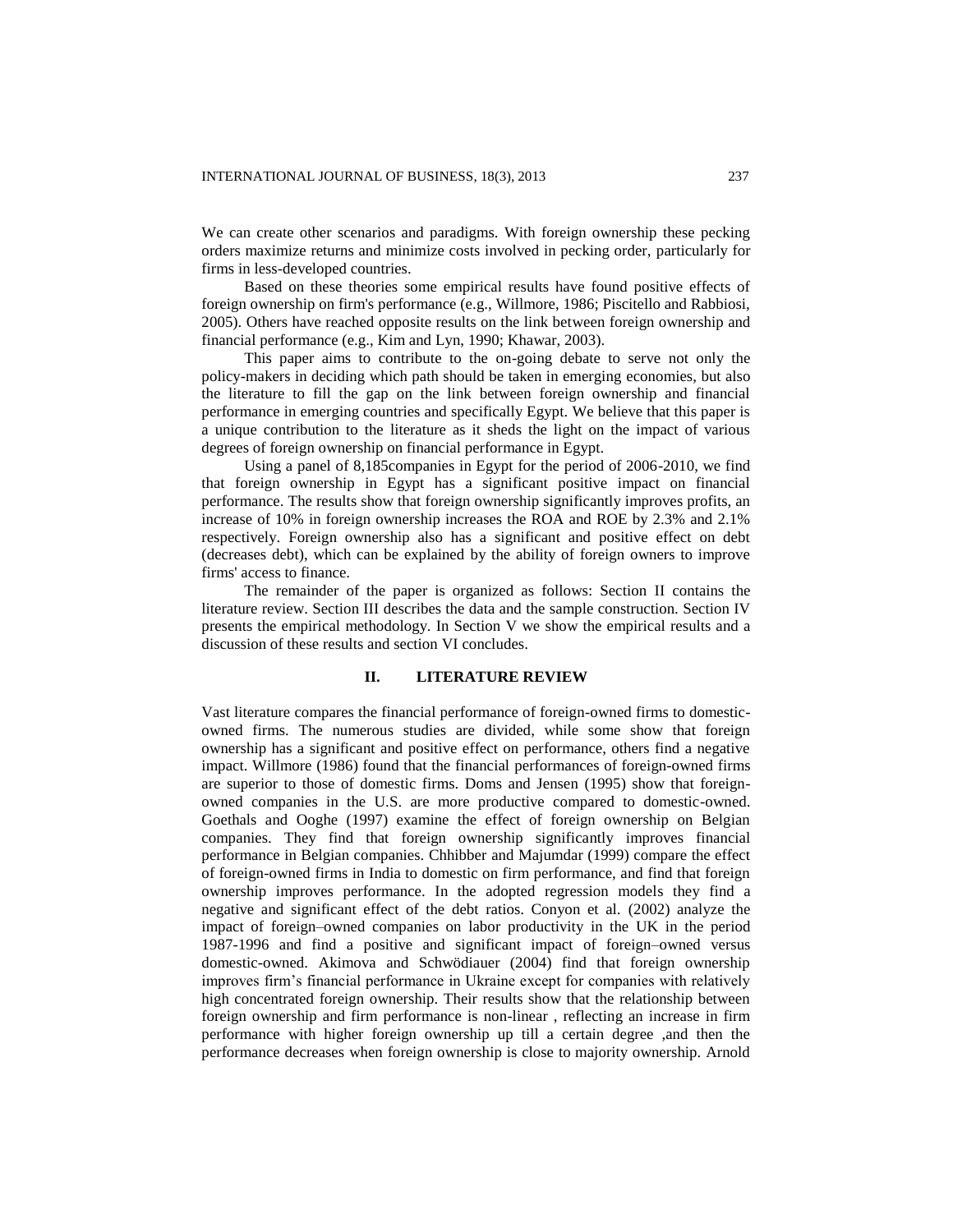and Javorcik (2005) reach similar results in their research on the relationship between foreign-owned firms and total productivity in Indonesia. Piscitello and Rabbiosi (2005) show the positive impact of ownership change on financial performance based on the data of Italian companies. Alan and Steve (2005) study the short and long term effects of foreign ownership on UK companies during the period 1984 to 1995. They show that foreign ownership has a significant and positive effect on financial performance.

Aydin et al. (2007) examine the effect of foreign ownership on financial performance on firms in Turkey; the results show a positive impact of foreign ownership on the firms' performance.

On the other hand, the study of Kim and Lyn (1990), covering 54 multinational companies in the period 1980-1984, show that foreign firms in the U.S are less profitable and have higher levels of debt compared to domestic firms. Aitken and Harrison (1999) used a data set of 43,010 observations covering firms in Venezuela in the period 1976-1989 to examine the impact of foreign-owned firms on firm performance. The findings show no evidence supporting the presence of technology spill-overs from foreign–owned firms to domestic-owned firms.

Konings (2001) tests the effect of FDI on the performance of firms in Bulgaria, Romania and Poland, for the period from 1993 to 1997. Their results show that foreign firms perform better only in Poland, compared to the domestic companies. Khawar (2003) finds that foreign ownership has no positive spill-over effect on the manufacturing sector in Mexico.

The study of Goerg and Stroebl (2003) indicates that foreign firms in Ireland are more likely to close down and this is similar to the results of Bernard and Jensen (2007) which focus on multinationals in the United States. Barbosa and Louri (2005) show that there is no significant difference in performance between domestically owned and MNCs operating in Portugal and Greece.

On the effect of foreign ownership on firm performance in Egypt there are a limited number of papers. Ben Naceur et al. (2007) investigate 95 firms in Egypt Morocco, Tunisia, and Turkey, and they find a positive impact of foreign ownership on profits and output. In another study, Omran et al. (2008) with a sample of 304 companies from four countries, namely Egypt, Jordan, Oman and Tunisia during the period 2000-2002 find no significant impact of foreign investors on firm performance. Omran (2009) examines 52 newly privatized companies in Egypt, and he finds that foreign ownership has a positive impact on firm performance.

Summarizing the numerous studies on the relation between foreign ownership and firm performance suggest that there is no conclusive result; therefore we aim to examine the effect of foreign ownership on the financial performance using a larger sample (8,185) of firms in Egypt and to evaluate how compatible the results are with pervious results. A major shortcoming of the majority of the literature is that the distinction is made between foreign–owned and domestic–owned firms, without differentiating between the various degrees of ownership. Only a limited number of studies (e.g., Blomström and Sjöholm, 1999; Chhibber and Majumdar, 1999; Akimova and Schwödiauer, 2004) have investigated the effect of the degree of foreign ownership on firm performance , where the range of foreign ownership is divided into a number of subsamples referring to majority foreign ownership ,minority foreign ownership, and complete foreign ownership. To fill this gap in the literature we compare the effect of various degrees of foreign ownership on firm performance, with the use of six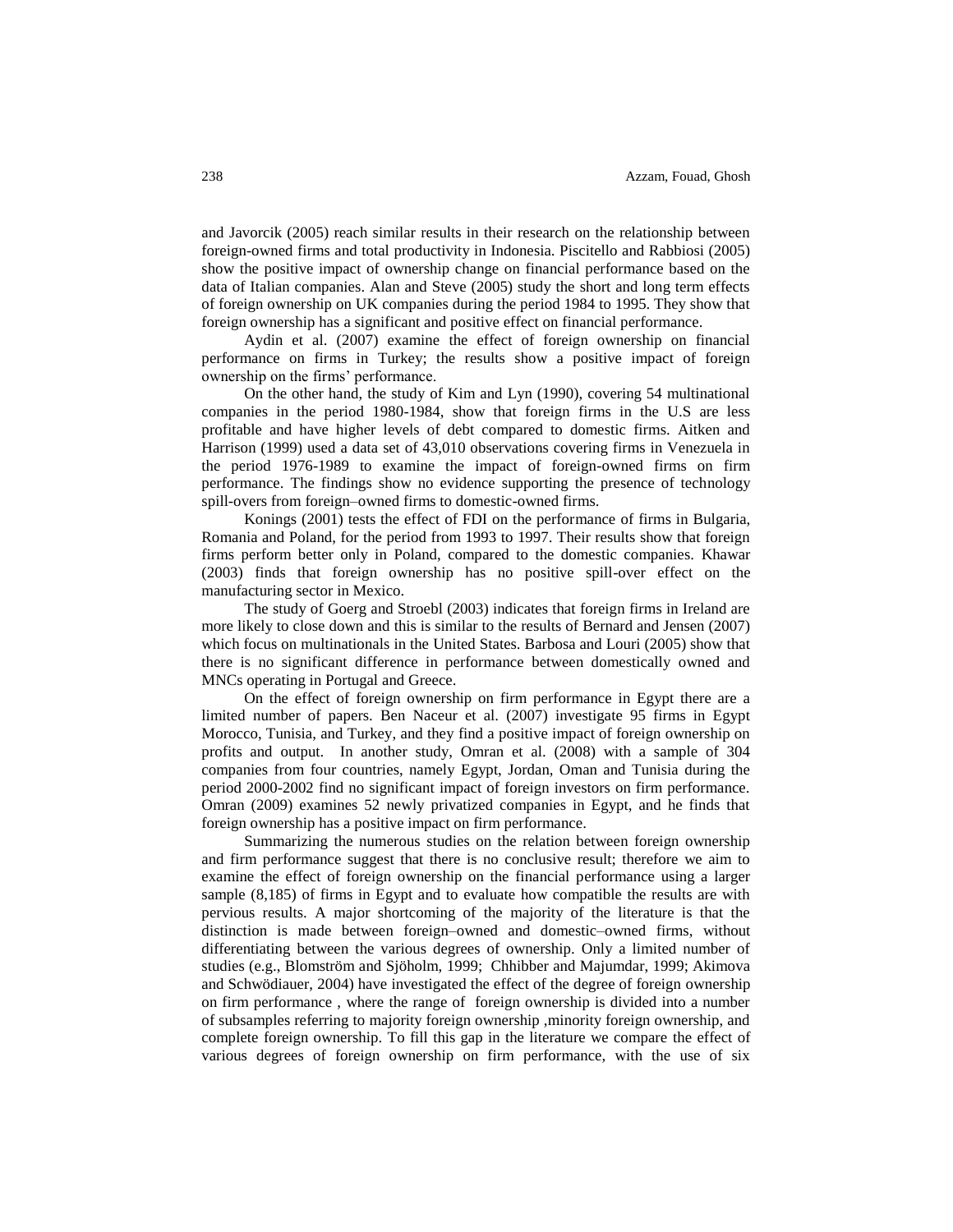subsamples to refer to various degrees of foreign ownership ranging from zero foreign ownership to complete foreign ownership.

#### **III. DATA AND VARIABLES DESCRIPTION**

The data were collected from the database of the General Authority of Free Zones and Investment (GAFI) in Egypt. We started with a sample of 10,000 companies registered at GAFI, which was then reduced to 8,158 companies, as we restricted our sample to only include the companies with available financial statements for a minimum of two years within the period 2006-2010. This restriction and the removal of outliers resulted in the reduction of the number of observations to 19,865 observations .This total sample is divided into two sub-samples: the first sample includes 14,312 observations of companies without foreign ownership; while the second sample comprises 5,553 observations from companies with foreign ownership. The total sample is welldiversified as it includes small, medium and large companies with sizes (measured in terms of total assets) ranging from \$1million to \$794 million; and covers most of the economic sectors in the Egyptian Economy (the Agricultural Sector, Construction Sector, Financial Sector, Industrial Sector, Information Technology Sector, and Service Sector).The frequency of the data is annual.

Based on the literature review, we find that there is not a unified model framework that explains the relationship between foreign ownership and firm performance. We basically adopt the model by Mueller et al. (2003), with some adjustments to include control variables and accommodate for data availability (Caves, 1996). In this study the independent variables are return on assets (ROA), return on equity (ROE), and the debt ratio (DR). ROA is defined as the ratio of net income to total assets, and shows the ability of firms in generating income from assets. ROE is calculated as the ratio of net income to total equity, and indicates the efficiency of generating profits from shareholders' equity. These ratios are used extensively in the literature as measures of profits. DR is the ratio of total debt to total assets, and captures the leverage of the firm.

The independent variable is foreign ownership (FO), and it refers to the percentage of equity held by foreign owners in a company (Lee, 2008). The traditional approach of including the effect of foreign ownership is with the use of a dummy variable (Yudaeva et al., 2003). However, as the focus of the study is to compare various levels of foreign ownership, the traditional approach is inappropriate.

To deal with the possibility that a variety of variables can jointly affect firm performance and foreign ownership and hence cause correlation between them, we introduce a number of control variables in the model. We control for the size (S), measured by the natural logarithm of total assets (Zeckhouser and Pound, 1990). The importance of controlling for size is based on the results of Fama and French (1995), who have concluded that small firms have, on average, lower earnings (scaled by book value of equity) compared to large firms. This can be explained by the ability of large firms to utilize economies of scale and scope compared to small firms. The model includes another control variable, namely age (A), measured by the number of years since the company has been founded (Morck et.al, 1988).

We include other variables such as the asset turnover ratio (AT), measured as sales divided by total assets, current ratio (CR), which is the ratio of current assets to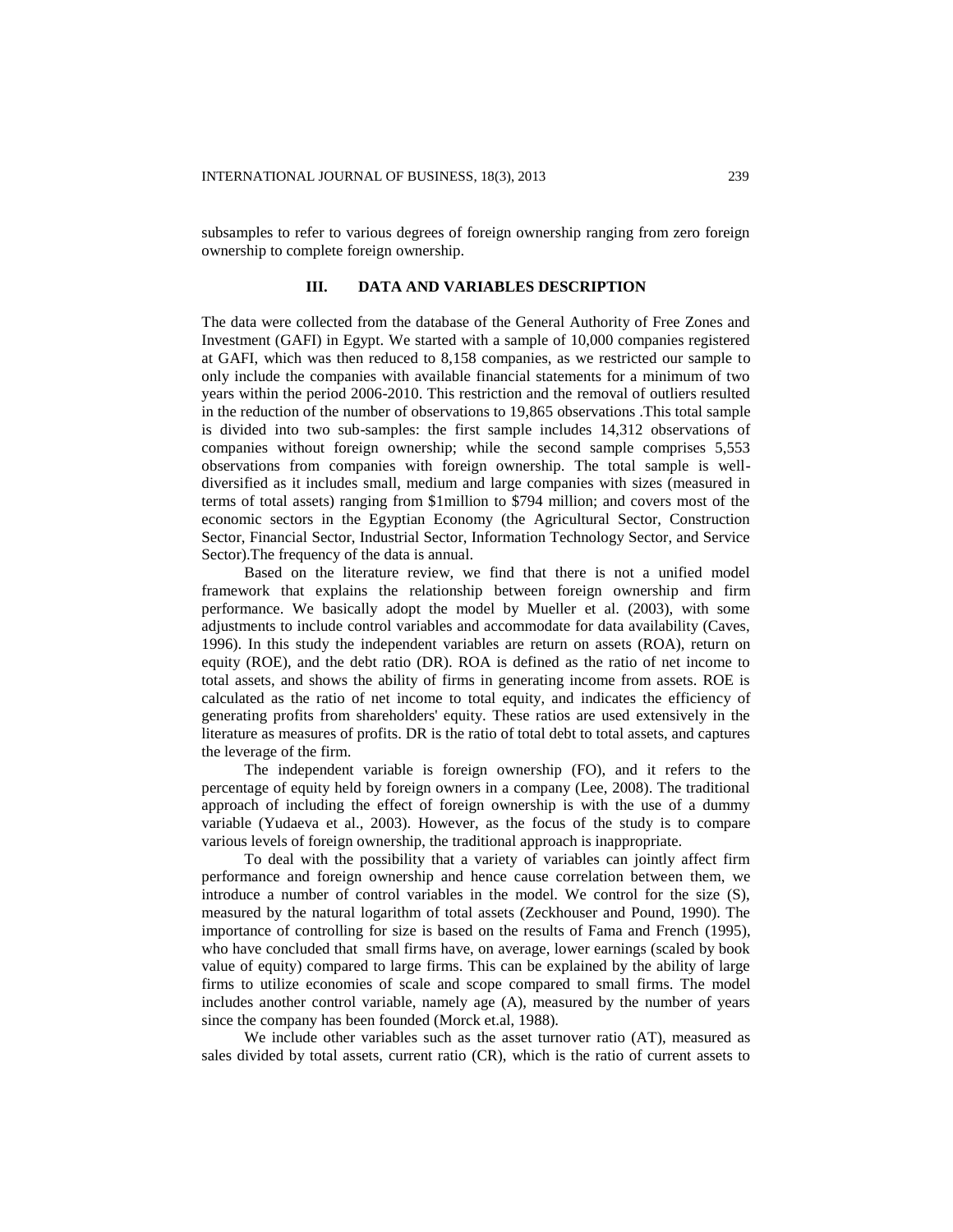current liabilities, and net profit margin (NPM), which is the ratio of net income to sales. The definitions of all dependent and independent variables are found in Appendix 1.

Table1 provides the summary statistics for the two subsamples. It shows the mean, median, and t-test for the significant difference in means, and the Wilcoxon test for the significant differences in medians for all variables.

The sample includes 14,312 companies without foreign ownership and 5,553 companies with foreign ownership during the period from 2006 to 2010.The mean and median of the foreign ownership ratio for the foreign firms is equal to 60%. The teststatistics for the significant difference in means and medians show that companies with foreign ownership have significantly higher ROA, ROE, NPM, and AT compared to companies without foreign owners. It is worth noting that companies with foreign ownership are significantly larger in size and older in age than companies without.

The mean (median) of the ROA is 6.9% (4.6%) for companies without foreign ownership compared to 7.9% (5.4%) for companies with foreign ownership. The mean (median) of the ROE for companies without and with ownership are 17.1% (12.9%) and 18.3% (14.6%), respectively. The mean (median) of net profit margin is significantly higher for companies with foreign ownership 3.7% (7.6%), compared to the mean (median) of companies without foreign ownership 1.6% (5%).

# **Table 1**

#### Summary statistics for companies with and without foreign ownership

Table (1) provides the summary statistics for a sample of 8,158 companies in the period 2006-2010.The total number of observations is 19,865 observations. In the first three columns we report the means, medians and number of observations for the firms' main financial indicators without foreign ownership. The next three columns report the same for firms with foreign ownership .Columns seven and eight test the hypothesis of no significant difference in means (t-statistics) and medians (Wilcoxon test) with and without foreign ownership.<br>\*\*\* and \*\*\* denote significance at 00%, 95% and 00% confidence layel reconotively. All veriables are defined , \*\* and \*\*\* denote significance at 90%, 95% and 99% confidence level respectively. All variables are defined in Appendix 1.

|                         | Without Foreign |             |        |           | With Foreign |       | t-test           | Wilcoxon     |
|-------------------------|-----------------|-------------|--------|-----------|--------------|-------|------------------|--------------|
|                         | Ownership       |             |        | Ownership |              |       | for the          | test for     |
|                         |                 |             |        |           |              |       | difference       | the          |
|                         |                 |             |        |           |              |       | in means         | difference   |
|                         |                 |             |        |           |              |       |                  | in medians   |
|                         |                 | Mean Median | # of   | Mean      | Median       | # of  |                  | (With minus) |
|                         |                 |             | Obs.   |           |              | Obs.  |                  | Without)     |
| Age                     | 11.71           | 10.89       | 14,312 | 13.30     | 11.07        | 5,553 | $13.35***$       | $7.49***$    |
| Asset Turnover          | 1.19            | 0.71        | 14,312 | 1.01      | 0.79         | 5,553 | $-8.89***$       | $6.81***$    |
| Current Ratio           | 2.95            | 1.31        | 14,312 | 2.62      | 1.33         | 5,553 | $-3.39***$       | 0.21         |
| Debt Ratio              | 0.10            | 0.00        | 14,312 | 0.10      | 0.00         | 5,553 | 0.19             | $4.21***$    |
| Foreign Ownership       | 0.00            | 0.00        | 14,312 | 0.59      | 0.60         | 5,553 | $202.64^{***}\,$ | $109.55***$  |
| Net Profit Margin       | 0.02            | 0.05        | 14,312 | 0.04      | 0.08         | 5,553 | 1.01             | $10.05***$   |
| <b>Return on Assets</b> | 0.08            | 0.05        | 14,312 | 0.08      | 0.05         | 5,553 | $4.05***$        | $4.49***$    |
| Return on Equity        | 0.17            | 0.13        | 14,312 | 0.18      | 0.15         | 5,553 | $2.58***$        | $3.28***$    |
| Size                    | 3.98            | 3.99        | 14,312 | 4.43      | 4.44         | 5,553 | $30.14***$       | $28.33***$   |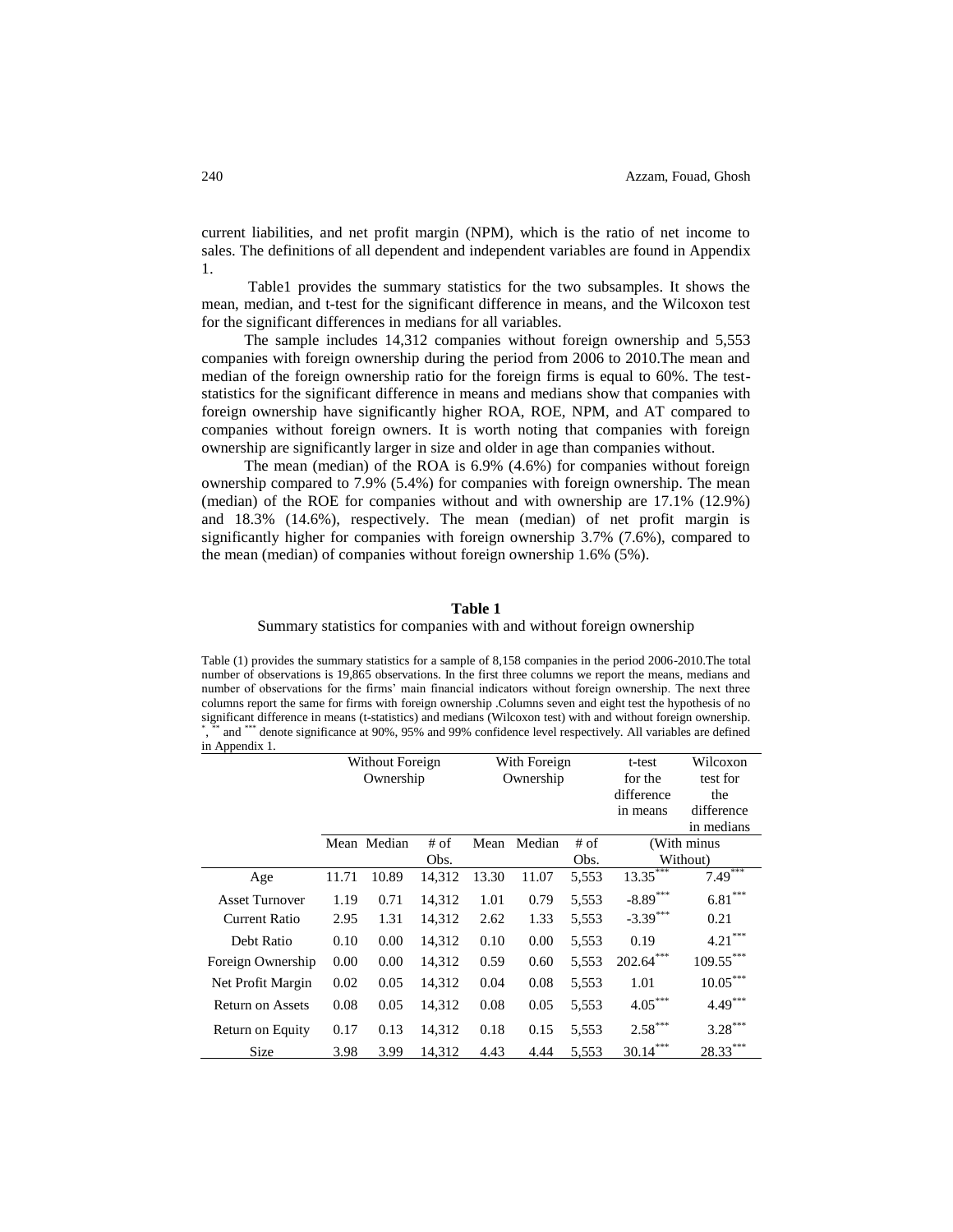We also examine the effect of the different levels of foreign ownership on financial performance. Table 2 provides the results, that include the means and medians for six subsamples based on various degrees of foreign ownership, ranging from zero to 100%.The first sample covers the companies with zero foreign ownership, the second covers the companies with foreign ownership in the range from more than zero to 20%, the third sample includes firms with foreign ownership ranging from 20% to 40%. The fourth, fifth and sixth samples cover the ranges 40% to 60%, 60% to 80%, and 80% to 100% foreign ownership respectively. Table 2 shows that the means and medians for S, NPM and ROA for companies with zero foreign ownership and companies with 80% to 100% foreign ownership are relatively lower compared to other ranges of ownership. It is worth noting that the median of the ROA for companies at the zero degree of foreign ownership and the 100% foreign ownership are 4.5% and 4.7%, respectively. On the other hand the median for companies with foreign ownership reaches the highest level in the foreign ownership range 20%-40% at 6.6%. The medians of NPM for companies with foreign ownership in the range 20%-40% and 40%-60% are in the range between 7.8% and 10% ,which are relatively higher when compared to the medians for companies with zero and 80% to 100% ownership (5% and 5.7%, respectively). To sum up, the results indicate that companies with highly concentrated domestic ownership (zero foreign ownership) and highly concentrated foreign ownership (80%-100%) are relatively less profitable.

After dividing the data into six different subsamples based on the foreign ownership ratio, we investigate the effect of foreign ownership on a company's performance in various sectors. Table 3 shows the effect of foreign ownership on a company's performance in seven different sectors which are the information technology sector, the construction sector, the financial sector, the service sector, the agricultural sector, the tourism sector, and the industrial sector. It provides the means, medians, and t-statistics for the significant difference in means between companies with and without foreign ownership in each sector. Our results show that companies with foreign ownership are relatively larger in size compared to companies without foreign ownership for all sectors. Foreign ownership has no significant effect on profitability for companies in the information technology sector, the construction sector, and the agricultural sector. Foreign ownership has a significantly positive effect on profitability of companies in the service sector, tourism sector, and the industrial sector while it has significantly negative effect on the profitability of companies in the financial service sector.

The means (medians) of ROA for companies in the financial sector without and with foreign ownership are 7.4% (4.7%) and 5.3% (2.7%), respectively. In the financial service sector, the ROE for companies without and with foreign ownership have means (medians) of 18% (12.9%) and 11.7% (9.6%), respectively. In the tourism sector, the means (medians) of ROA for companies without and with foreign ownership are 4.2% (2.9%) and 8.7% (5.3%), respectively. The means (medians) of ROE for companies in the tourism sector without and with foreign ownership are 9.7% (7.7%) and 17.3% (12.1%), respectively.

Foreign ownership significantly increases the debt ratio (DR) in companies in the construction and financial service sectors. This can be explained by the superior ability of foreign–owned firms to have access to finance.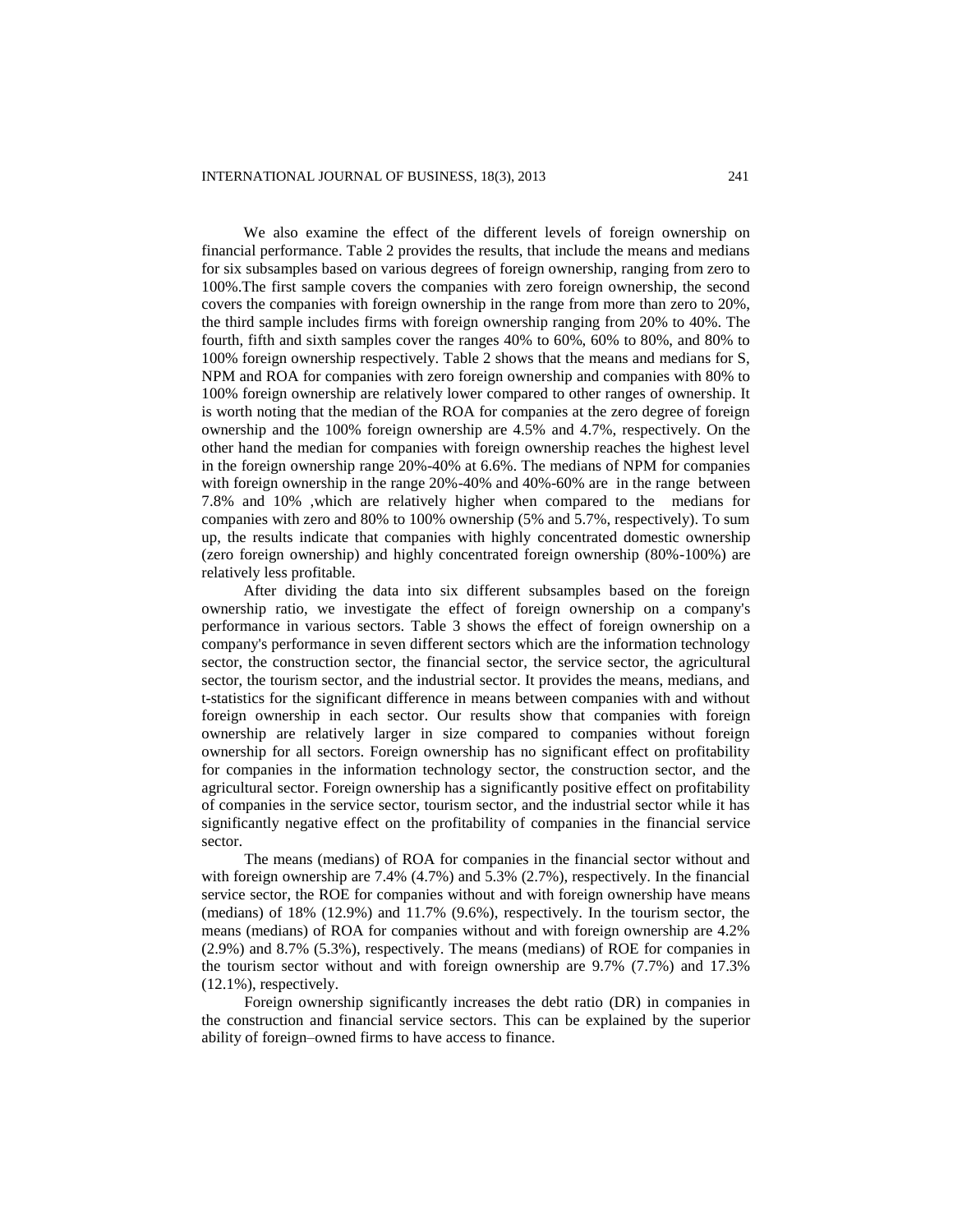## **Table 2**

Summary statistics for companies based on the range of foreign ownership

This table provides the summary statistics for 8,158 companies in the period 2006-2010(total number of observations is 19,865 observations).Table (2) shows six samples covering ranges of foreign ownership starting from zero ownership and ending with 100% foreign ownership. It reports the means, medians and number of observations for the companies' financial indicators each of the six ranges of foreign ownership. All variables are defined in Appendix 1.

|                             | Zero Foreign Ownership |                   |              | Foreign Ownership<br>between 0% - 20% |        |                | Foreign Ownership<br>between 20% - 40% |                   |                  |
|-----------------------------|------------------------|-------------------|--------------|---------------------------------------|--------|----------------|----------------------------------------|-------------------|------------------|
|                             | Mean                   | Median            | # of<br>Obs. | Mean                                  | Median | # of<br>Obs.   | Mean                                   |                   | Median # of Obs. |
| Asset<br>Turnover           | 1.199                  | 0.790             | 14,312       | 0.783                                 | 0.553  | 1,119          | 0.931                                  | 0.704             | 758              |
| <b>Current Ratio</b>        | 2.960                  | 1.319             | 14,312       | 2.328                                 | 1.332  | 1,119          | 2.962                                  | 1.446             | 758              |
| Debt Ratio                  | 0.100                  | 0.000             | 14,312       | 0.145                                 | 0.004  | 1,119          | 0.110                                  | 0.000             | 758              |
| Foreign<br>Ownership        | 0.000                  | 0.000             | 14,312       | 0.080                                 | 0.080  | 1,119          | 0.313                                  | 0.314             | 758              |
| <b>Net</b><br>Profit Margin | 0.016                  | 0.050             | 14,312       | 0.093                                 | 0.082  | 1,119          | 0.140                                  | 0.100             | 758              |
| Return<br>on Assets         | 0.069                  | 0.045             | 14,312       | 0.065                                 | 0.052  | 1,119          | 0.087                                  | 0.066             | 758              |
| Return<br>on Equity         | 0.171                  | 0.129             | 14,312       | 0.145                                 | 0.117  | 1,119          | 0.166                                  | 0.149             | 758              |
| <b>Size</b>                 | 3.984                  | 3.991             | 14,312       | 4.613                                 | 4.705  | 1,119          | 4.554                                  | 4.525             | 758              |
|                             |                        | Foreign Ownership |              | Foreign Ownership                     |        |                |                                        | Foreign Ownership |                  |
|                             |                        | between 40% - 60% |              | between 60% - 80%                     |        |                | between 80% - 100%                     |                   |                  |
|                             | Mean                   | Median            | # of<br>Obs. | Mean                                  | Median | $#$ of<br>Obs. | Mean                                   | Median            | # of<br>Obs.     |
| Asset<br>Turnover           | 0.978                  | 0.666             | 891          | 1.019                                 | 0.598  | 669            | 1.179                                  | 0.916             | 2,116            |
| <b>Current Ratio</b>        | 2.553                  | 1.422             | 891          | 2.711                                 | 1.321  | 669            | 2.667                                  | 1.249             | 2,116            |
| Debt Ratio                  | 0.083                  | 0.000             | 891          | 0.118                                 | 0.000  | 669            | 0.076                                  | 0.000             | 2,116            |
| Foreign<br>Ownership        | 0.507                  | 0.500             | 891          | 0.717                                 | 0.730  | 669            | 0.973                                  | 1.000             | 2,116            |
| <b>Net</b><br>Profit Margin | 0.062                  | 0.078             | 891          | 0.096                                 | 0.095  | 669            | $-0.058$                               | 0.057             | 2,116            |
| Return<br>on Assets         | 0.084                  | 0.060             | 891          | 0.090                                 | 0.056  | 669            | 0.078                                  | 0.047             | 2,116            |
| Return<br>on Equity         | 0.192                  | 0.143             | 891          | 0.192                                 | 0.167  | 669            | 0.203                                  | 0.161             | 2,116            |
| <b>Size</b>                 | 4.303                  | 4.327             | 891          | 4.504                                 | 4.439  | 669            | 4.342                                  | 4.336             | 2,116            |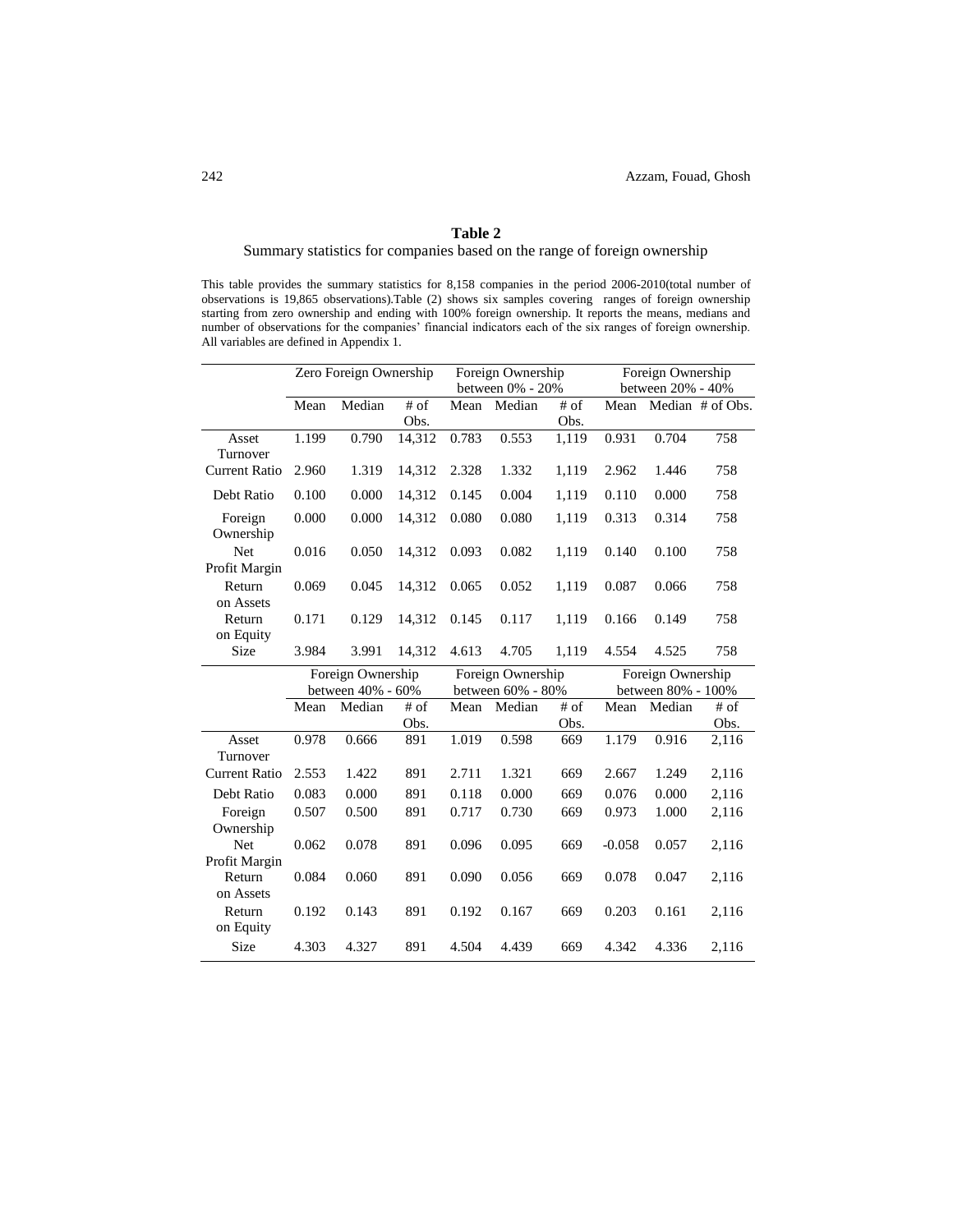#### **Table 3**

# Summary statistics for companies based on industry

This table provides summary statistics for a sample includes 8,158 companies in the period 2006-2010 with a total number of observations of 19,865. In this table, we break down the data based on the industry. For each industry, the first six columns report the means, medians and number of observations for companies' financial indicators without and with foreign ownership. Column seven tests the hypothesis of no significant difference in means (T-statistics) with and without foreign ownership. \*, \*\*\* and \*\*\* denote significance at the 90%, 95% and 99% confidence level respectively. All variables are defined in Appendix 1.

| <b>Information Technology Sector</b> |                            |                              |                            |                         |                           |                |                                 |
|--------------------------------------|----------------------------|------------------------------|----------------------------|-------------------------|---------------------------|----------------|---------------------------------|
|                                      | Mean<br>without<br>Foreign | Median<br>without<br>Foreign | # of<br>Obs.               | Mean<br>with<br>Foreign | Median<br>with<br>Foreign | $#$ of<br>Obs. | t-test<br>for the<br>Difference |
|                                      | Ownership                  | Ownership                    |                            | Ownership               | Ownership                 |                | in Means                        |
| Asset<br>Turnover                    | 1.389                      | 1.165                        | 693                        | 1.317                   | 1.037                     | 262            | $-0.86$                         |
| Current<br>Ratio                     | 3.743                      | 1.714                        | 693                        | 3.040                   | 1.501                     | 262            | $-1.74$ <sup>*</sup>            |
| Debt                                 | 0.030                      | 0.000                        | 693                        | 0.030                   | 0.000                     | 262            | $-0.01$                         |
| Foreign<br>Ownership                 | 0.000                      | 0.000                        | 693                        | 0.602                   | 0.560                     | 262            | $27.62***$                      |
| Net Profit<br>Margin                 | $-0.010$                   | 0.062                        | 693                        | 0.037                   | 0.056                     | 262            | 0.96                            |
| Return<br>on Assets                  | 0.098                      | 0.075                        | 693                        | 0.076                   | 0.069                     | 262            | $-1.46$                         |
| Return<br>on Equity                  | 0.204                      | 0.201                        | 693                        | 0.216                   | 0.169                     | 262            | 0.47                            |
| <b>Size</b>                          | 3.628                      | 3.579                        | 693                        | 3.881                   | 3.836                     | 262            | $3.62***$                       |
|                                      |                            |                              | <b>Construction Sector</b> |                         |                           |                |                                 |
| Asset<br>Turnover                    | 1.036                      | 0.546                        | 1606                       | 0.641                   | 0.335                     | 366            | $-7.14$                         |
| <b>Current Ratio</b>                 | 2.954                      | 1.280                        | 1606                       | 2.587                   | 1.375                     | 366            | $-1.33$                         |
| Debt                                 | 0.090                      | 0.000                        | 1606                       | 0.122                   | 0.000                     | 366            | $2.23***$                       |
| Foreign<br>Ownership                 | 0.000                      | 0.000                        | 1606                       | 0.491                   | 0.490                     | 366            | $26.91***$                      |
| Net Profit<br>Margin                 | 0.100                      | 0.046                        | 1606                       | 0.161                   | 0.078                     | 366            | 0.46                            |
| Return<br>on Assets                  | 0.060                      | 0.034                        | 1606                       | 0.051                   | 0.034                     | 366            | $-1.19$                         |
| Return<br>on Equity                  | 0.170                      | 0.119                        | 1606                       | 0.154                   | 0.122                     | 366            | $-1.08$                         |
| Size                                 | 4.047                      | 4.092                        | 1606                       | 4.696                   | 4.700                     | 366            | $11.06***$                      |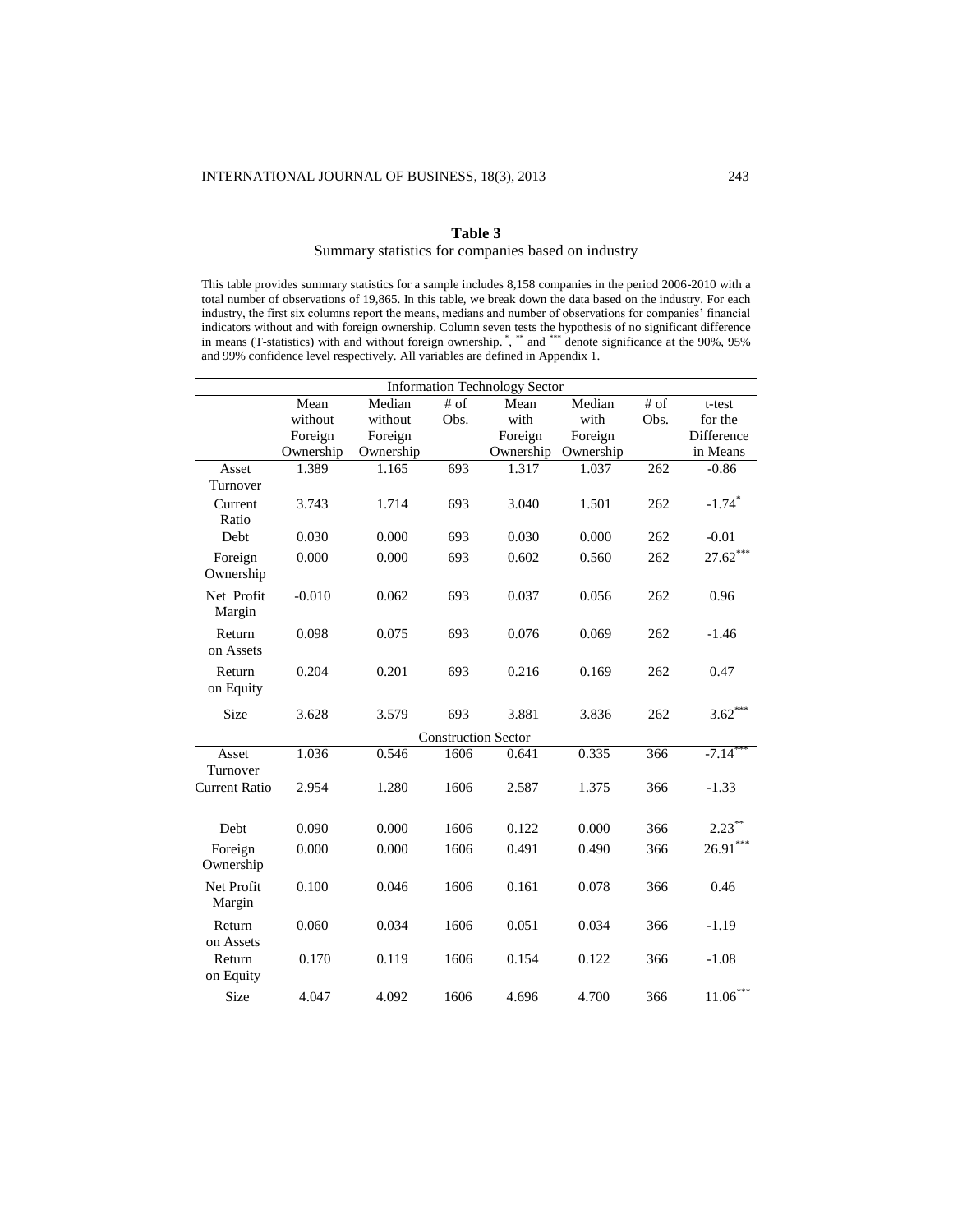|                                  |                            |                              | <b>Financial Sector</b>    |                         |                           |              |                                 |
|----------------------------------|----------------------------|------------------------------|----------------------------|-------------------------|---------------------------|--------------|---------------------------------|
|                                  | Mean<br>without<br>Foreign | Median<br>without<br>Foreign | # of<br>Obs.               | Mean<br>with<br>Foreign | Median<br>with<br>Foreign | # of<br>Obs. | t-test<br>for the<br>Difference |
| Asset                            | Ownership<br>0.322         | Ownership<br>0.165           | 481                        | Ownership<br>0.272      | Ownership<br>$\theta$     | 453          | in Means<br>$-1.10$             |
| Turnover<br><b>Current Ratio</b> | 3.334                      | 1.377                        | 481                        | 3.200                   | .080<br>1.350             | 453          | $-0.35$                         |
| Debt                             | 0.069                      | 0.000                        | 481                        | 0.103                   | 0.000                     | 453          | $2.08***$                       |
| Foreign<br>Ownership             | 0.000                      | 0.000                        | 481                        | 0.604                   | 0.605                     | 453          | 38.72***                        |
| Net<br>Profit Margin             | 0.226                      | 0.314                        | 481                        | 0.218                   | 0.290                     | 453          | $-0.04$                         |
| <b>ROA</b>                       | 0.074                      | 0.047                        | 481                        | 0.053                   | 0.027                     | 453          | $-2.81$                         |
| <b>ROE</b>                       | 0.181                      | 0.129                        | 481                        | 0.117                   | 0.096                     | 453          | $-4.45***$                      |
| Size                             | 4.578                      | 4.540                        | 481                        | 5.360                   | 5.277                     | 453          | $11.77***$                      |
|                                  |                            |                              | Service Sector             |                         |                           |              |                                 |
| Asset<br>Turnover                | 1.566                      | 1.115                        | 5292                       | 1.411                   | 1.060                     | 1430         | $-3.71$                         |
| <b>Current Ratio</b>             | 3.245                      | 1.403                        | 5292                       | 2.723                   | 1.362                     | 1430         | $-3.31***$                      |
| Debt                             | 0.066                      | 0.000                        | 5292                       | 0.063                   | 0.000                     | 1430         | $-0.49$                         |
| Foreign<br>Ownership             | 0.000                      | 0.000                        | 5292                       | 0.659                   | 0.750                     | 1430         | $72.98***$                      |
| Net<br>Profit Margin             | 0.030                      | 0.049                        | 5292                       | $-0.006$                | 0.062                     | 1430         | $-1.23$                         |
| <b>ROA</b>                       | 0.085                      | 0.057                        | 5292                       | 0.094                   | 0.066                     | 1430         | 1.54                            |
| <b>ROE</b>                       | 0.214                      | 0.173                        | 5292                       | 0.250                   | 0.216                     | 1430         | $3.51***$                       |
| Size                             | 3.626                      | 3.589                        | 5292                       | 3.994                   | 3.995                     | 1430         | $13.38***$                      |
|                                  |                            |                              | <b>Agricultural Sector</b> |                         |                           |              |                                 |
| Asset<br>Turnover                | 0.956                      | 0.628                        | 536                        | 0.731                   | 0.539                     | 236          | $-3.18^{\circ}$                 |
| <b>Current Ratio</b>             | 2.667                      | 1.245                        | 536                        | 2.073                   | 1.111                     | 236          | $-1.98***$                      |
| Debt                             | 0.162                      | 0.000                        | 536                        | 0.124                   | $\overline{0}$            | 236          | $-1.31$                         |
| Foreign<br>Ownership             | 0.000                      | 0.000                        | 536                        | 0.439                   | 0.428                     | 236          | $19.63***$                      |
| <b>Net</b><br>Profit Margin      | $-0.125$                   | 0.044                        | 536                        | $-0.046$                | 0.059                     | 236          | 0.81                            |
| <b>ROA</b>                       | 0.046                      | 0.026                        | 536                        | 0.055                   | 0.028                     | 236          | 0.82                            |
| <b>ROE</b>                       | 0.126                      | 0.091                        | 536                        | 0.103                   | 0.064                     | 236          | $-1.05$                         |
| Size                             | 4.208                      | 4.209                        | 536                        | 4.470                   | 4.504                     | 236          | $4.44***$                       |

**Table 3 (continued)**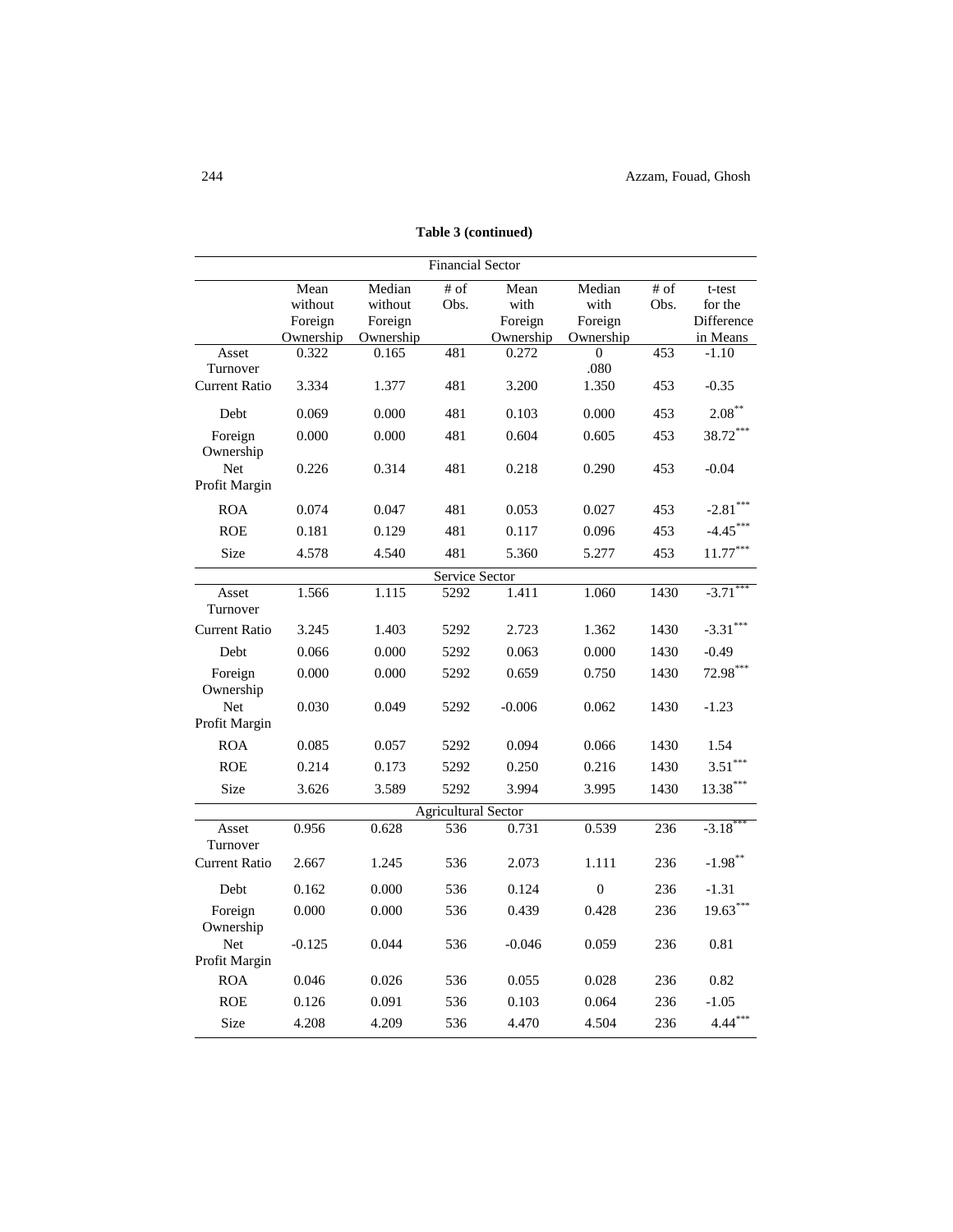|                        |           |           | <b>Tourism Sector</b>    |           |           |        |                      |
|------------------------|-----------|-----------|--------------------------|-----------|-----------|--------|----------------------|
|                        | Mean      | Median    | $#$ of                   | Mean      | Median    | $#$ of | t-test               |
|                        | without   | without   | Obs.                     | with      | with      | Obs.   | for the              |
|                        | Foreign   | Foreign   |                          | Foreign   | Foreign   |        | Difference           |
|                        | Ownership | Ownership |                          | Ownership | Ownership |        | in Means             |
| Asset<br>Turnover      | 0.857     | 0.315     | 1907                     | 0.895     | 0.354     | 716    | 0.62                 |
| Current<br>Ratio       | 2.793     | 1.106     | 1907                     | 2.791     | 1.182     | 716    | $-0.01$              |
| Debt                   | 0.114     | 0.000     | 1907                     | 0.098     | 0.000     | 716    | $-1.09$              |
| Foreign<br>Ownership   | 0.000     | 0.000     | 1907                     | 0.553     | 0.500     | 716    | $41.78***$           |
| Net Profit<br>Margin   | $-0.041$  | 0.039     | 1907                     | 0.055     | 0.120     | 716    | $1.99***$            |
| <b>ROA</b>             | 0.042     | 0.029     | 1907                     | 0.087     | 0.053     | 716    | $6.10***$            |
| <b>ROE</b>             | 0.097     | 0.077     | 1907                     | 0.173     | 0.121     | 716    | $5.92***$            |
| <b>Size</b>            | 4.192     | 4.216     | 1907                     | 4.300     | 4.331     | 716    | $2.60***$            |
|                        |           |           | <b>Industrial Sector</b> |           |           |        |                      |
| Asset<br>Turnover      | 1.199     | 0.790     | 3797                     | 1.013     | 0.714     | 2090   | $-9.83$ <sup>*</sup> |
| Current                | 2.960     | 1.319     | 3797                     | 2.620     | 1.331     | 2090   | $-4.34***$           |
| D <sub>0</sub><br>Debt | 0.100     | 0.000     | 3797                     | 0.102     | 0.000     | 2090   | 0.46                 |
| Foreign<br>Ownership   | 0.000     | 0.000     | 3797                     | 0.593     | 0.600     | 2090   | $124.70***$          |
| Net Profit<br>Margin   | 0.016     | 0.050     | 3797                     | 0.031     | 0.075     | 2090   | 0.73                 |
| <b>ROA</b>             | 0.069     | 0.045     | 3797                     | 0.079     | 0.053     | 2090   | $3.90***$            |
| <b>ROE</b>             | 0.171     | 0.129     | 3797                     | 0.183     | 0.145     | 2090   | $2.57***$            |
| Size                   | 3.984     | 3.991     | 3797                     | 4.441     | 4.450     | 2090   | $29.26***$           |

**Table 3 (continued)**

Moreover, companies with foreign ownership in the service sector, the financial sector, and industrial sectors have the highest medians of foreign ownership ratios, while companies with foreign ownership in the agricultural and construction sectors show the lowest levels. In companies with foreign ownership, the medians of foreign ownership ratio in the service sector , financial sector , and the industrial sector are 75%, 60%, and 60%%, respectively, while the medians in the agricultural sector and construction sector are 42% and 49%, respectively. In addition, companies without foreign ownership in the information technology sector and service sectors have the highest means and medians of ROA and ROE, while companies without foreign ownership in tourism and agriculture sectors have the lowest means and medians of ROA and ROE. Firms with foreign ownership in the information technology sector and the service sector also have the highest means and medians of ROA and ROE, while companies with foreign ownership in the agricultural and financial sectors have the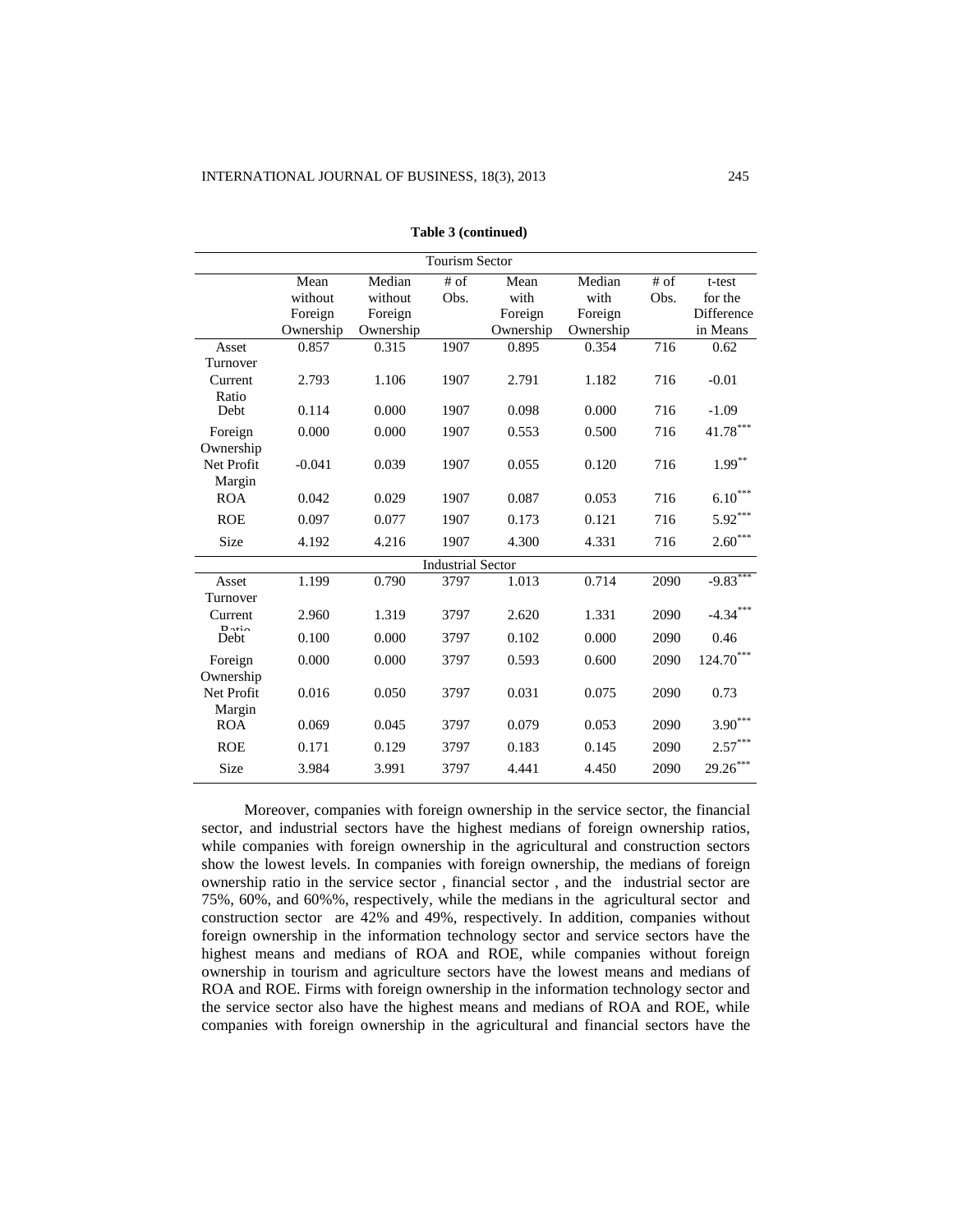lowest. On the other hand companies in the financial sector are the largest in terms of size while, companies in the information technology sector are the lowest in size.

To summarize the results of the Table 3, we can conclude that while foreign ownership has a positive significant effect on profitability in some sectors(namely the service sector, the tourism sector and the industrial sector), it has a negative positive result in the financial sector, and no significant result in both the construction and agricultural sector. This signifies that the effect of foreign ownership on profitability is sector specific. The empirical evidence also shows that foreign ownership increases debt in the construction sector and the financial sector.

## **IV. EMPIRICAL METHODOLOGY**

We examine the effect of foreign ownership on company profitability and debt using 8,158 companies during the period from 2006 to 2010. We estimate a panel data model with unbalanced data using the following two equations, each one separately:

$$
Profitability_{it} = \beta_0 + \beta_1 DR_{it} + \beta_2 FO_{it} + \beta_3 S_{it}
$$
 (15)

$$
Debt_{it} = \beta_0 + \beta_1 A_{it} + \beta_2 AT_{it} + \beta_3 CR_{it} + \beta_4 FO_{it} + \beta_5 NPM_{it}
$$
 (16)

where  $i = 1, 2, 3, \ldots, n$  ( number of firms ) and  $t = 1, 2, \ldots, T$  (number of years). Equation (15) examines the effect of foreign ownership on company profitability, where return on assets (ROA) and return on equity (ROE) are used as measures of profitability. We control for the effect of two important variables on profitability which are the debt ratio (DR), and company size (S). In equation (16), we investigate the effect of foreign ownership on debt. This second equation includes the dependent variables asset turnover (AT), the current ratio (CR), foreign ownership (FO), net profit margin (NPM) and the control variable Age (A).

Consideration of endogeneity is essential to our analysis in an effort to identify the causality of the empirical relationships. Earlier studies have argued that firm's profitability and debt are endogenously determined. Also, it is essential to address the potential endogeneity between profitability and foreign ownership. It is more likely that companies with relatively better performance have relatively high foreign ownership; and at the same time, foreign ownership improves financial performance. We test for endogeneity in equations (15) and (16), using the Durbin-Wu-Hausman test, to identify whether profitability, debt, and foreign ownership are simultaneously determined. The null hypothesis to test is that an ordinary least squares (OLS) estimator of the same equation would yield consistent estimates: that is, any endogeneity among the regressors would not have deleterious effects on the OLS estimates. A rejection of the null hypothesis indicates that endogenous regressors' effects on the estimates are meaningful, and instrumental variables are required. Table 4 shows that we only reject this hypothesis in equation (15) when examining the endogeneity between debt and profitability. In other words we only have an endogeneity problem in equation (15) between profitability and debt, which we eliminate with the use of a two-stage least squares (2SLS) approach in that equation. We also introduce instrumental variables for debt in equation (15).The choice of the instrumental variables is very crucial as they should be highly correlated with debt; and also have no impact on profitability. We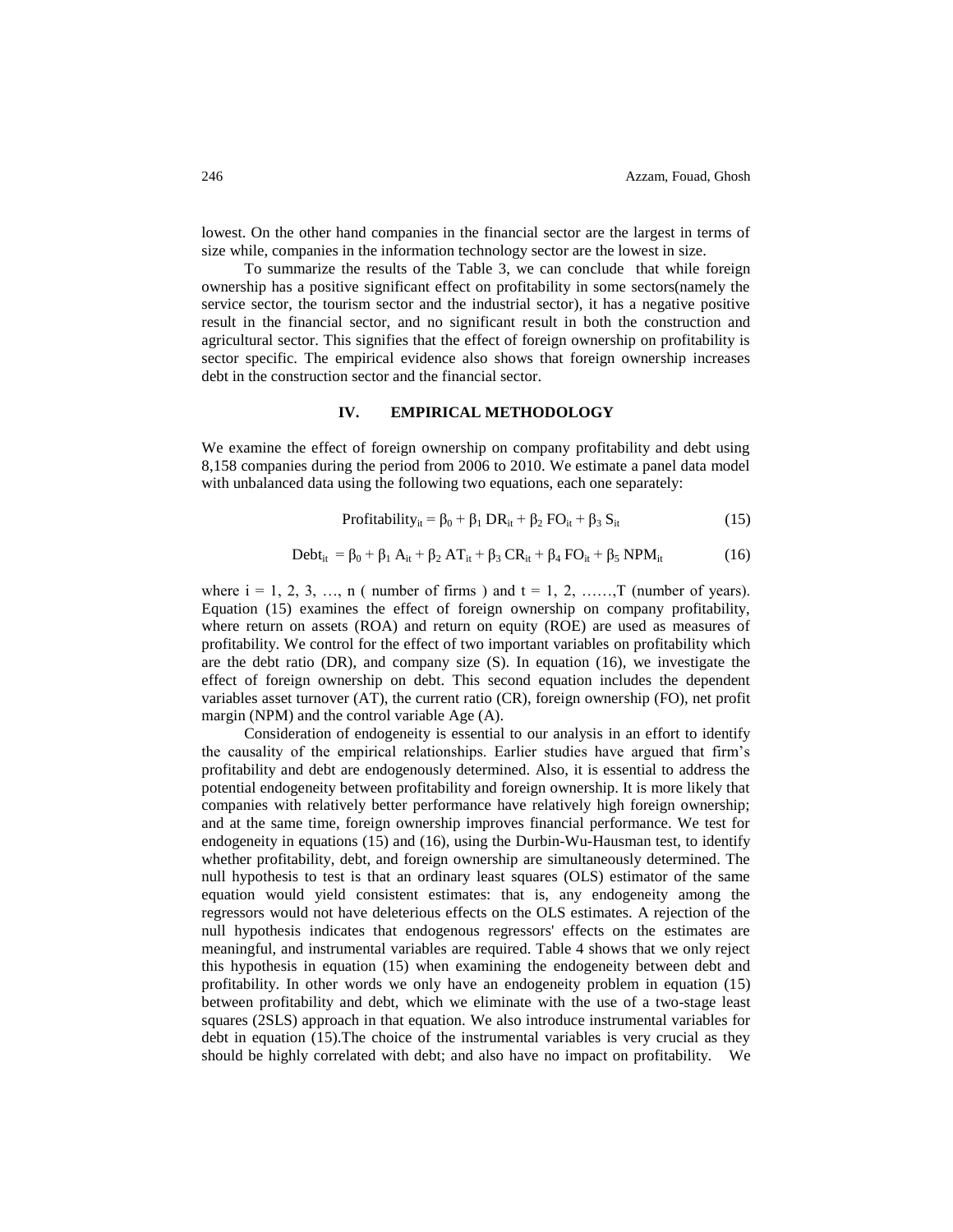here selected the variables age, asset turnover, current ratio, and net profit margin as instrumental variables for debt.

#### **Table 4** Endogeneity test

This table reports the Wu-Hausman F and Durbin-Wu-Hausman tests for endogeneity of debt in panel data model in Equation 15. We use a sample of 8,158 companies in the period 2006-2010 with a total number of observations of 19,865. The dependent variables are return on assets (ROA) and return on equity (ROE). ρvalues are reported in parentheses. ", "\* and \*\*\* denote significance at the 90%, 95% and 99% significance level respectively.

| Equation          |                                                      |                                                      | $\mathbf{I}$                                            | $\angle$                                   |
|-------------------|------------------------------------------------------|------------------------------------------------------|---------------------------------------------------------|--------------------------------------------|
|                   | Endogeneity<br>of Debt<br>in Equation<br>1 using ROA | Endogeneity of<br>Debt<br>in Equation<br>1 using ROE | Endogeneity of<br>Foreign<br>in Equation<br>1 using ROA | Endogeneity<br>of Foreign<br>in Equation 2 |
| Wu-Hausman F test | 1530<br>$(0.00)$ ***                                 | 652<br>$(0.00)$ ***                                  | 6.3<br>(0.12)                                           | 5.7<br>(0.22)                              |

## **Table 5**

#### Granger causality tests

This table shows results from the Granger causality tests between foreign ownership, debt and profitability, measured by ROA and ROE, using a sample includes 8,158 companies in the period 2006-2010 with a total number of observations of 19,865. ", "\*\* and \*\*\* denote significance at the 90%, 95% and 99% significance level, respectively.

| Null Hypothesis                               | <b>F-Statistics</b> | Probability |
|-----------------------------------------------|---------------------|-------------|
| ROA does not Granger Cause Debt               | 0.102               | 0.749       |
| Debt does not Granger Cause ROA               | 74.894***           | 0.000       |
| ROE does not Granger Cause Debt               | 0.008               | 0.927       |
| Debt does not Granger Cause ROE               | 0.061               | 0.804       |
| ROA does not Granger Cause Foreign Ownership  | 2.244               | 0.110       |
| Foreign Ownership does not Granger Cause ROA  | 0.362               | 0.547       |
| ROE does not Granger Cause Foreign Ownership  | 0.188               | 0.664       |
| Foreign Ownership does not Granger Cause ROE  | 0.015               | 0.901       |
| Debt does not Granger Cause Foreign Ownership | 0.640               | 0.423       |
| Foreign Ownership does not Granger Cause Debt | 0.031               | 0.858       |

After obtaining the fitted (estimated) values of the debt, we replace debt in equation (15) by its fitted values.

 $\mathbf{r}$ 

Greene (2002) and Wooldridge (2000) show that the 2SLS estimator is asymptotically efficient, making it a good candidate for maximum-likelihood estimations. For our panel regression setting, 2SLS is attractive compared with the simple seemingly unrelated regressions (SUR) method as it provides better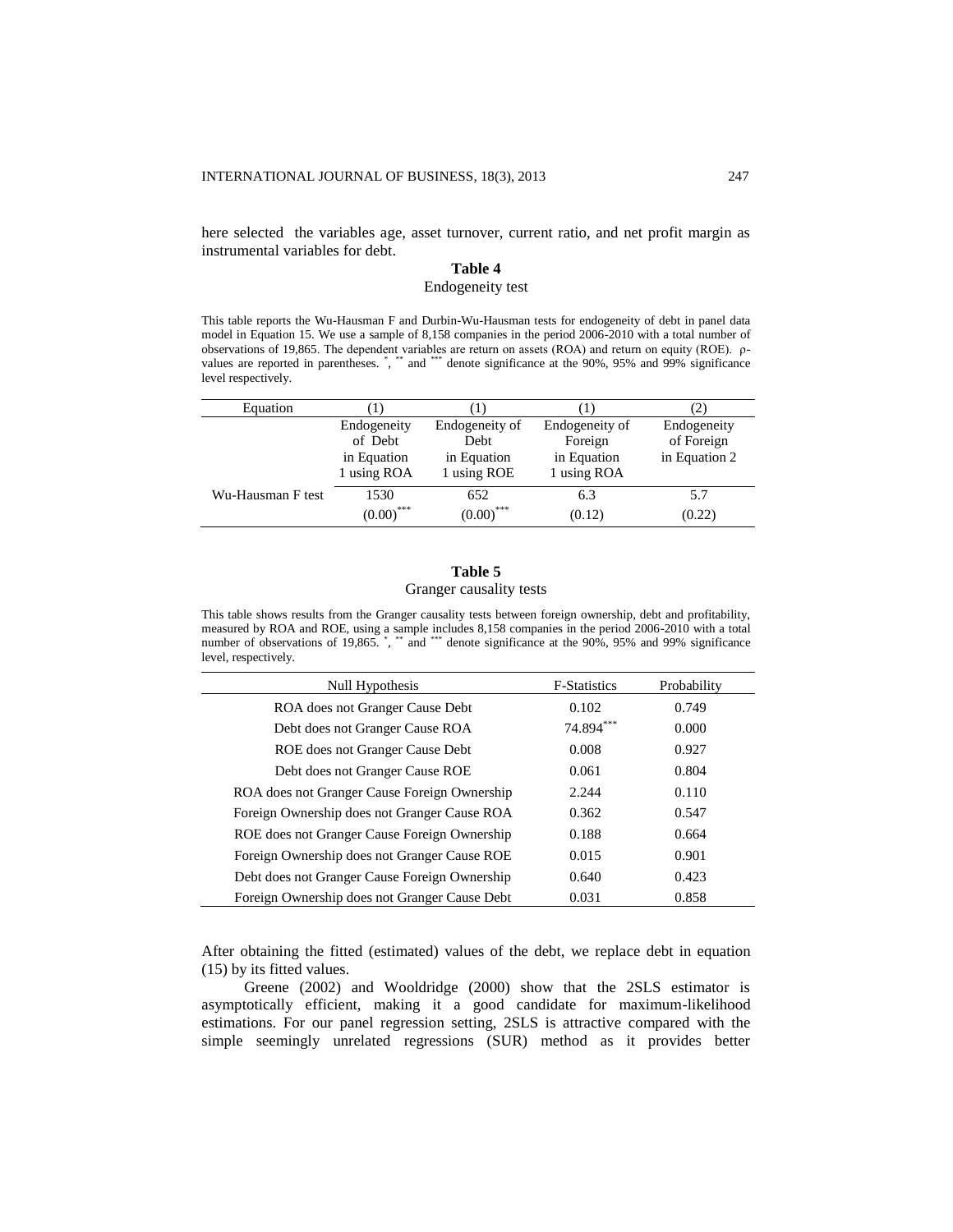identification in estimation. For robustness of our diagnostic tests, we test for causality between profitability, debt, and foreign ownership. We use the Granger (1969) causality test which is a technique for determining whether one time series is useful in forecasting another. Table 5 reports the Granger causality tests between profitability, measured by return on assets (ROA) and return on equity (ROE), debt ratio (DR), and foreign ownership (FO). Our results show that there is no causality between foreign ownership and profitability. Also, there is no causality between foreign ownership and debt. Profitability measured by ROA and ROE does not Granger cause debt, while debt causes ROA. This means we do not have a causality problem.

We use the Hausman specification test (1978)to search for the appropriate model, whether it is a fixed or a random effects model. If there is no significant correlation between the unobserved company-specific random effects and the regressors, then the random effects model is more appropriate. The Hausman test results are shown in Tables 6 and 7, and those results indicate that the fixed effect estimator is consistent for all the models.

#### **Table 6**

## Estimates of the 2SLS fixed-effects panel model using the whole sample

This table reports the estimates from the two stage least squares fixed-effects panel data models in equations (15) and (16). We use a sample of 8,158 companies in the period 2006-2010 with a total number of observations of 19,865 observations. The dependent variables are return on assets (ROA), return on equity (ROE), and the debt ratio (DR). Z-statistics are reported in parentheses. \*, \*\* and \*\*\* denote significance at the 90%, 95% and 99% significance level respectively. All variables are defined in Appendix 1.

| Equation                                        | (15)           | (15)           | (16)                   |
|-------------------------------------------------|----------------|----------------|------------------------|
|                                                 | <b>ROA</b>     | <b>ROE</b>     | Debt                   |
| <b>Asset Turnover</b>                           |                |                | $-0.0017$              |
|                                                 |                |                | $(-0.92)$              |
| <b>Current Ratio</b>                            |                |                | $-0.0008$              |
|                                                 |                |                | $(-2.57)$ ***          |
| Debt                                            | $-5.2446$      | $-5.2473$      |                        |
|                                                 | $(-32.33)$ *** | $(-15.49)$ *** |                        |
| Foreign Ownership                               | 0.2356         | 0.2153         | 0.0462                 |
|                                                 | $(13.81)$ ***  | $(6.04)$ ***   | $(2.17)$ <sup>**</sup> |
| Net Profit Margin                               |                |                | $-0.0043$              |
|                                                 |                |                | $(-3.43)$ ***          |
| <b>ROA</b>                                      |                |                |                        |
| <b>ROE</b>                                      |                |                |                        |
| Size                                            | 0.0442         | 0.1143         |                        |
|                                                 | $(9.31)$ ***   | $(11.52)$ ***  |                        |
| Industry                                        | Controlled     | Controlled     | Controlled             |
| No. Of Observations                             | 19,865         | 19,865         | 19,865                 |
| No. Of Groups                                   | 8158           | 8158           | 8158                   |
| Hausman Test for Random Effect (Chi-Square)     | 134.8          | 45.5           | 68.3                   |
| Hausman Test for Random Effect ( $\rho$ -value) | (0.00)         | (0.00)         | (0.00)                 |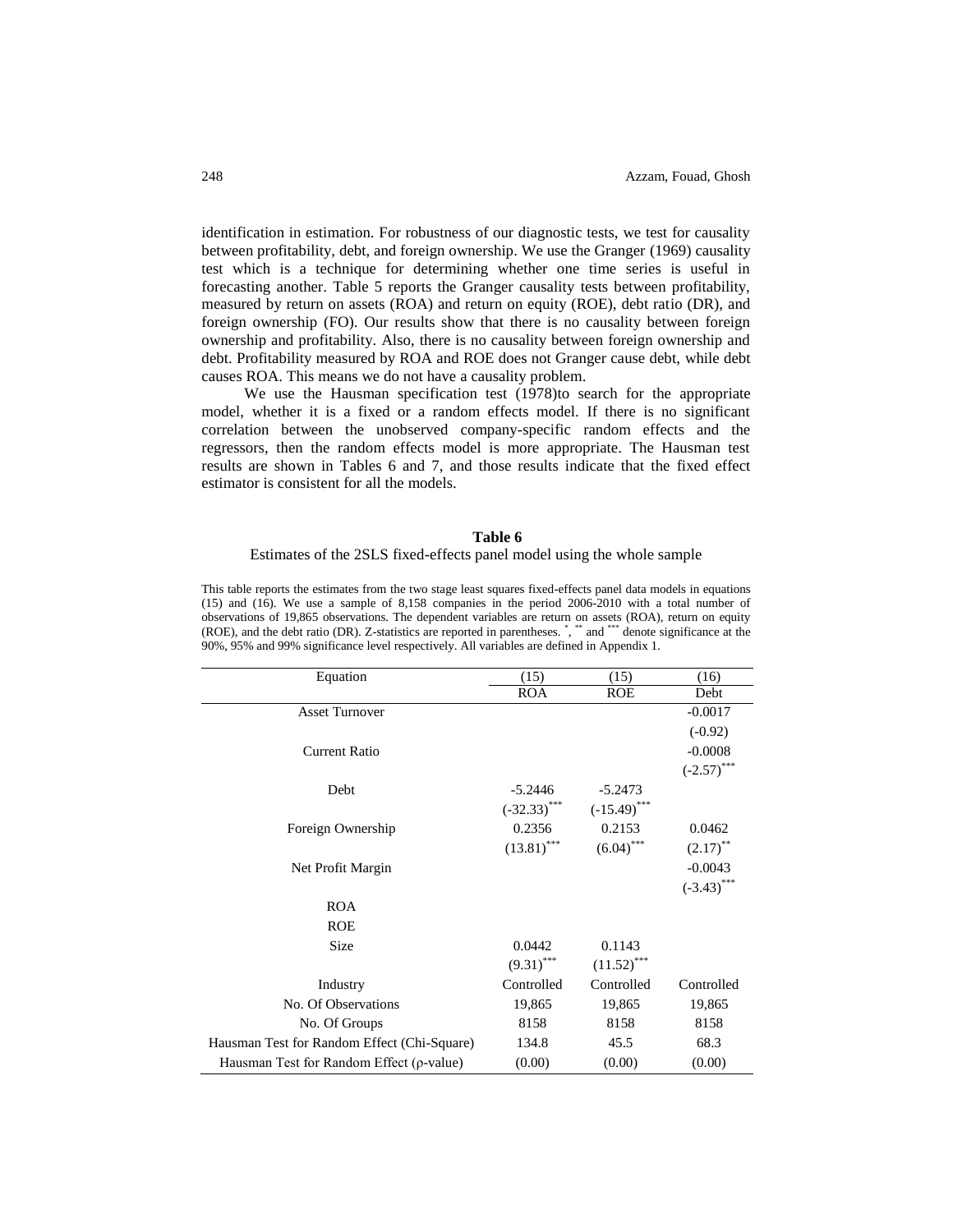## **V. Empirical Results**

We estimate a two-stage least squares fixed effect panel model consisting of a sample of 8,158 companies for the period from 2006 to 2010. We use equation (15) to examine the effect of foreign ownership, debt, and sizes on company profitability, measured by ROA and ROE, and report the results in Table 6. The analysis of the results show that firm's borrowing has a significant and negative effect on financial performance measured by ROA and ROE which are consistent with a number of studies (e.g., Titman and Wessels, 1988; Tian and Estrin, 2007; Lin, Zhanga, and Zhu, 2009). This strong negative relationship between debt ratios and profitability can be explained by the risk and poor performance accompanied by the excessive use of debt. The results show that foreign ownership significantly improves performance. This result is consistent with some of the empirical evidence (e.g., Willmore, 1986; Goethals and Ooghe, 1997; Lui et al., 2000; Piscitello and Rabbiosi, 2005). Foreign ownership has a highly significant and positive effect on ROA and ROE. An increase of 10% in foreign ownership increases the ROA and ROE by 2.3% and 2.1%, respectively. Our results show that company size has a significant and positive effect on ROA and ROE. A company with a relatively larger size is relatively more profitable.

In equation (16), we examine the effect of foreign ownership on debt. Table 6 shows that foreign ownership has a significant and positive effect on debt. When a foreign investor owns shares in a company, he can help improve the company's access to finance. Moreover, net profit margin has a negative and significant effect on debt. As profitability increases, the firm's retained earnings increases leading to more cash and less dependence on external funds. This result is consistent with the empirical evidence shown by Lin, Zhanga, and Zhu (2009), who find a significant negative effect of profitability on firm's access to bank loans in China. Lastly the results indicate that the current ratio has a significant and negative effect on debt.

As a robustness test, we estimate equations (15) and (16), using a sample that only includes the companies with foreign ownership. The results are presented in Table 7 and are similar to the results based on the complete sample (companies with foreign ownership and companies without foreign ownership), and they affirm that our results are robust. In estimating equation (16), using only companies with foreign ownership, the results show that foreign ownership has no effect on debt.

#### **VI. CONCLUSIONS**

Literature is divided about the effect of foreign ownership on firm performance. In this paper, we explore this issue by use of a panel of 8,185 companies in Egypt for the period of four years from 2006 to 2010. The use of a robust panel data model, after controlling for firm's characteristics, shows that foreign ownership improves profitability significantly. Our results also indicate that foreign ownership has a significant and positive effect on debt, as foreign investors can improve the firm's access to finance.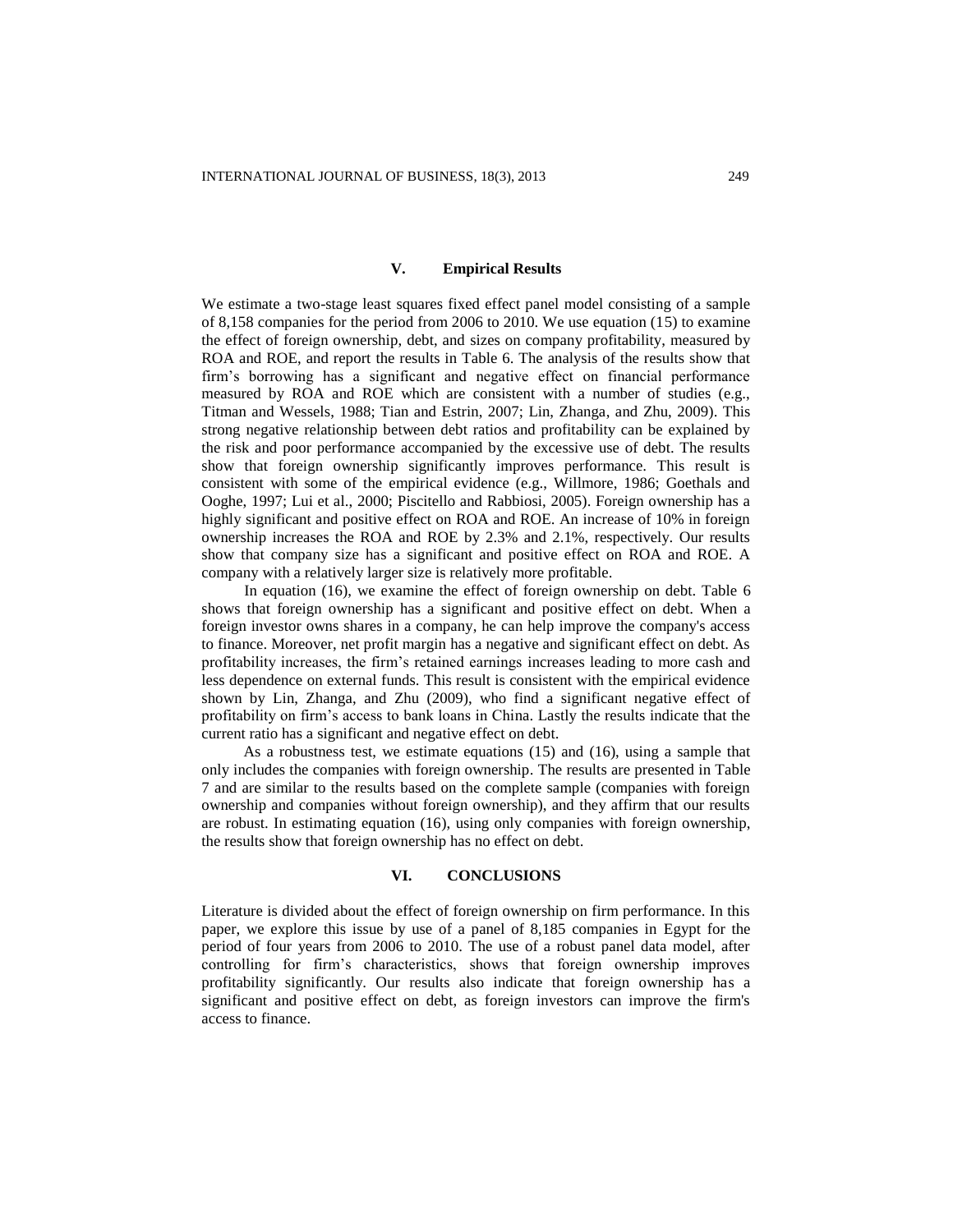#### **Table 7**

Estimates of the 2SLS panel model using only companies with foreign ownership

This table reports the estimates from the two stage least squares panel data models in Equations 15 and 16. We use a sample of 2202 companies with non-zero foreign ownership in the period 2006-2010 with a total number of observations of 5597. The dependent variables are return on assets (ROA), return on equity (ROE), and debt ratio. Z-statistics are reported in parentheses. \*, \*\* and \*\*\* denote significance at the 90%, 95% and 99% significance level, respectively. All variables are defined in Appendix 1.

| Equation                                       | (15)           | (15)           | (16)       |
|------------------------------------------------|----------------|----------------|------------|
|                                                | <b>ROA</b>     | ROE            | Debt       |
| <b>Asset Turnover</b>                          |                |                | $-0.009$   |
|                                                |                |                | $(-1.63)$  |
| <b>Current Ratio</b>                           |                |                | $-0.001$   |
|                                                |                |                | $(-0.91)$  |
| Debt                                           | $-5.851$       | $-6.655$       |            |
|                                                | $(-21.12)$ *** | $(-16.33)$ *** |            |
| Foreign Ownership                              | 0.152          | 0.151          | 0.020      |
|                                                | $(7.13)$ ***   | $(.8.18)$ ***  | (0.56)     |
| Net Profit Margin                              |                |                | $-0.002$   |
|                                                |                |                | $(-0.90)$  |
| <b>ROA</b>                                     |                |                |            |
| <b>ROE</b>                                     |                |                |            |
| Size                                           | 0.075          | 0.070          |            |
|                                                | $(9.02)$ ***   | $(10.71)$ ***  |            |
| Industry                                       | Controlled     | Controlled     | Controlled |
| No. Of Observations                            | 5553           | 5553           | 5553       |
| No. Of Groups                                  | 2202           | 2202           | 2202       |
| Hausman Test for Random Effect (Chi-Square)    | 35.57          | 7.69           | 22.60      |
| Hausman Test for Random Effect $(\rho$ -value) | (0.00)         | (0.052)        | (0.00)     |

When addressing the impact of various degrees of foreign ownership on firm performance, the evidence suggest that concentration of ownership whether domestic (zero foreign ownership) or foreign (80-100% foreign ownership) are associated with relatively low levels of firm performance. However, the increase of foreign ownership has a positive impact on firm performance up to a certain level, and then the firm performance decreases when the foreign ownership nears 100%.

When differentiating between the various sectors in the market, we find that our results are sector-specific; hence foreign ownership has a positive, negative or no effect on firm performance depending on the sector of the firm. Our findings suggest that firm's borrowing has a significant and negative effect on financial profitability. This can be understood as the excessive use of debt increases risk and may lead to poor performance. The results show that company size has a significant and positive effect on ROA and ROE, while net profit margin has a negative significant effect on debt. As profitability increases, the firm's retained earnings increases, and that leads to more cash and less dependence on external funds.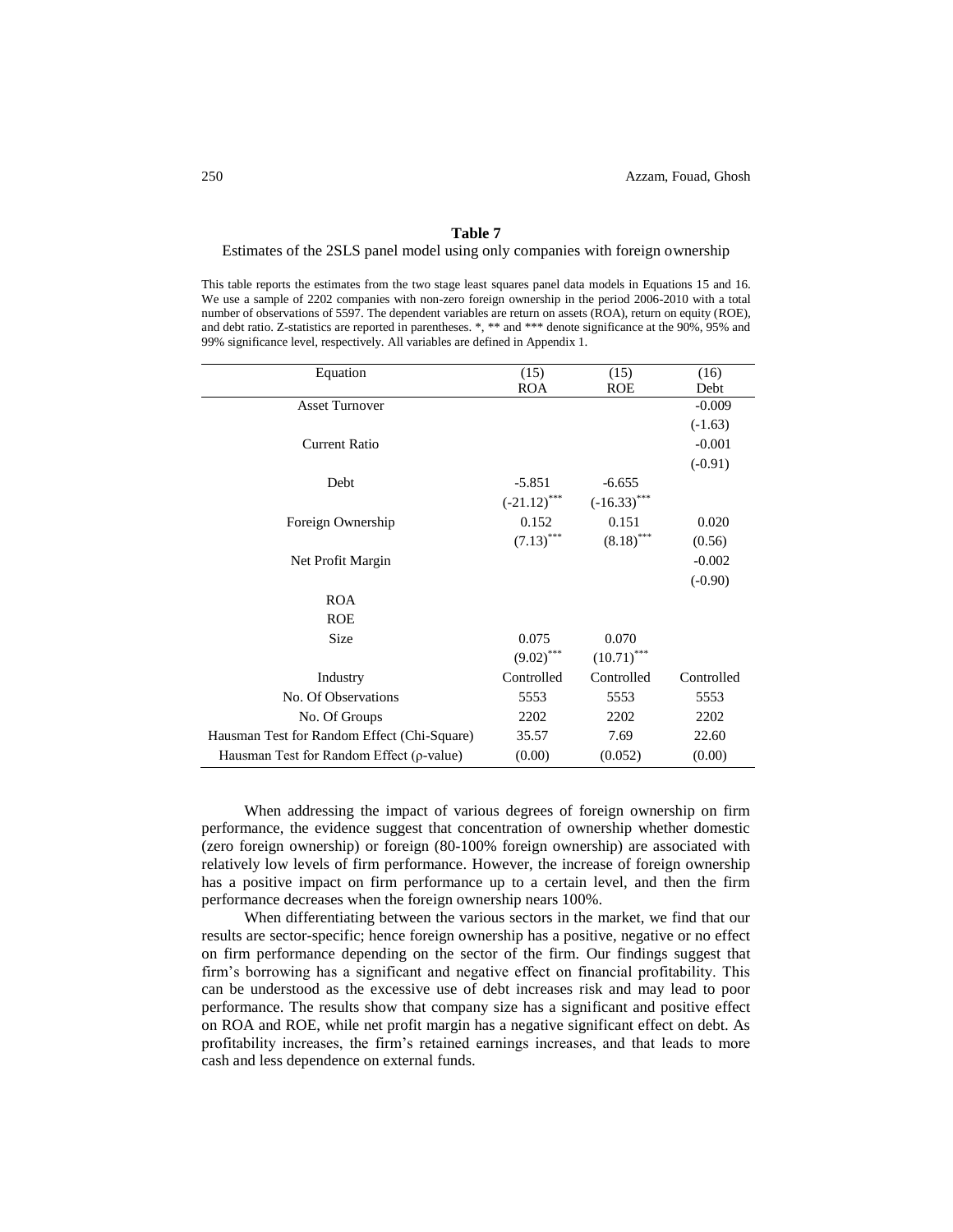As a result of robustness test, we also examine the effect of different levels of foreign ownership on performance, using only companies with foreign ownership. We find that results are similar to the results using the complete sample, and that indicates that our results are robust. Generalization of these conclusions is dependent on the results of similar studies that examine the impact of foreign ownership on financial performance of firms operating in other emerging economies. Moreover the study at hand can be further developed with the use of a panel data Tobit model, and the use of other control variables. Future research should explore the effect of foreign ownership on factor productivity, and should further investigate the sectoral differences and the effect of various degrees of foreign ownership.

| Variables               | Description                                                              |
|-------------------------|--------------------------------------------------------------------------|
| Age $(A)$               | Number of years since a firm is founded                                  |
| Asset Turnover (AT)     | Ratio of sales to total assets                                           |
| Current Ratio (CR)      | Ratio of current assets to current liabilities                           |
| Debt Ratio (DR)         | Ratio of total debt to total assets                                      |
| Foreign Ownership (FO)  | Percentage of equity ownership held by foreign investors in a<br>company |
| Net Profit Margin (NPM) | Ratio of net income to sales                                             |
| Return on Assets (ROA)  | Net income divided by total assets                                       |
| Return on Equity (ROE)  | Net income divided by total equity                                       |
| Size(S)                 | Natural logarithm of total assets                                        |

**Appendix 1** Description of the variables

#### **REFERENCES**

- Aitken, B., and A. Harrison, 1999, "Do Domestic Firms Benefit from Direct Foreign Investment? Evidence from Venezuela," *The American Economic Review*, 89(3), 605-617.
- Akimova, I., and G. Schwödiauer, 2004, "Ownership Structure, Corporate Governance and Enterprise Performance: Empirical Results from Ukraine," *International Advances in Economic Research*, 10(1), 28-42.
- Alan, G., and M. Steve, 2005, "Foreign Acquisitions by UK Limited Companies Short and Long-run Performance," *Journal of Empirical Finance*, 12(1), 99-125.
- Arnold, J.M., and B.S. Javorcik, 2005, "Gifted Kids or Pushy Parents? Foreign Acquisitions and Plant Performance in Indonesia," *Development Studies Working Paper* No. 197. Centro Studi Luca D'Agliano.
- Aydin, N., M. Sayim, and A. Yalama, 2007, "Foreign Ownership and Firm Performance: Evidence from Turkey," *International Research Journal of Finance and Economics*, 11, 103-110
- Bagley, C.N., and U. Yaari, 1996, "Financial Leverage Strategy with Transaction Costs," *Applied Mathematical Finance*, 3, 191-208.
- Bagley, C.N., D.K. Ghosh, and U. Yaari, 1998, "Pecking Order as a Dynamic Leverage Theory," *The European Journal of Finance*, 4, 157-183.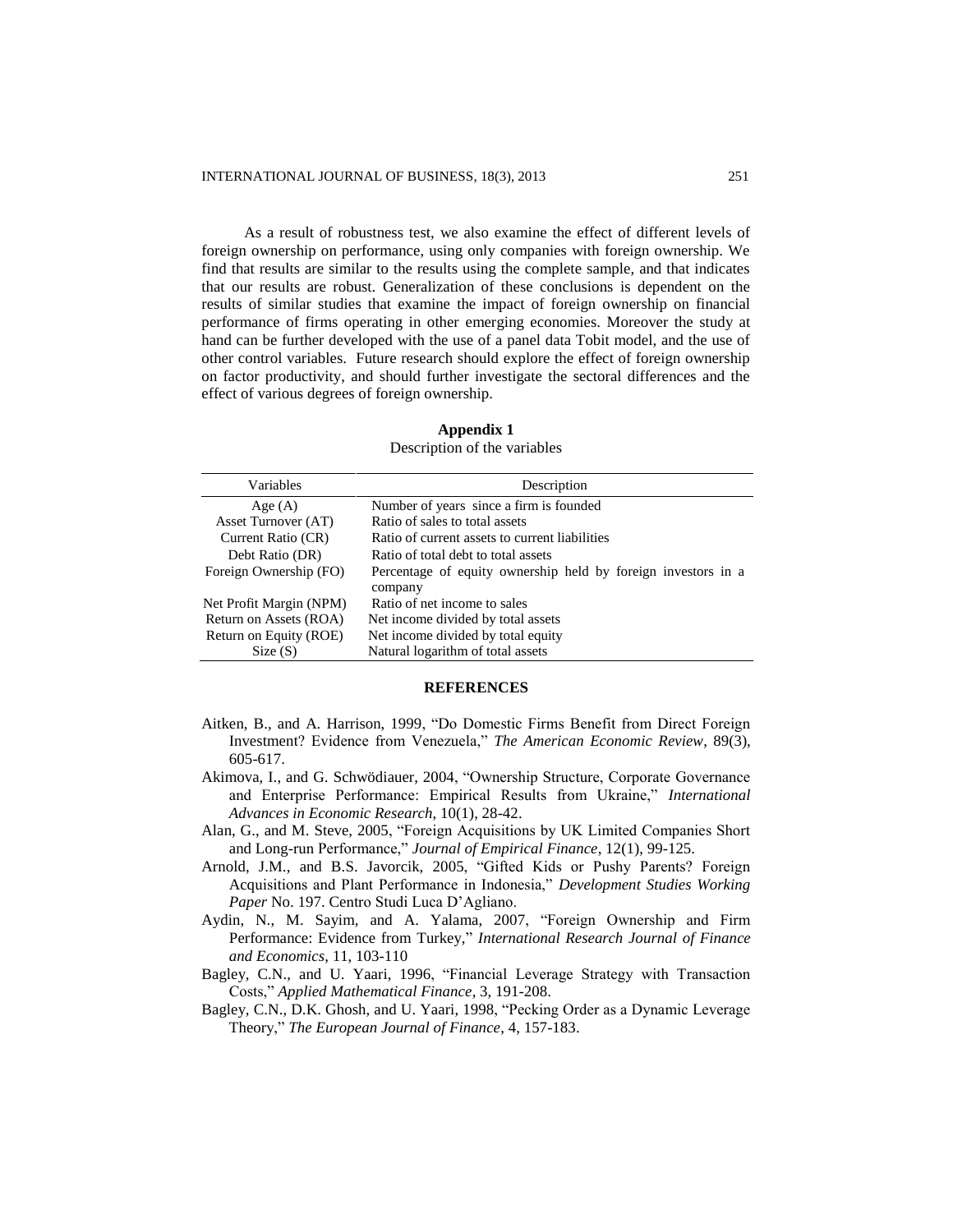- Barbosa, N., and H. Louri, 2005, "Corporate Performance: Does Ownership Matter? Comparison of Foreign and Domestic owned Firms in Greece and Portugal," *Review of Industrial Organization*, 27, 73-102.
- Ben Naceur, S., S. Ghazouani, M. Omran, 2007, "The Performance of Newly Privatized Firms in Selected MENA Countries: The Role of Ownership Structure, Governance and Liberalization Policies," *International Review of Financial Analysis*, 16, 332-353.
- Bhagwati, J.N., and R. A. Brecher, 1980, "National Welfare in an Open Economy in the Presence of Foreign-Owned Factors of Production," *Journal of International Economics*, 10(1), 103-15.
- Bernard, A.B., and J.B. Jensen, 2007, ["Firm Structure, Multinationals, and](http://ideas.repec.org/a/tpr/restat/v89y2007i2p193-204.html)  [Manufacturing Plant Deaths,](http://ideas.repec.org/a/tpr/restat/v89y2007i2p193-204.html)" *[The Review of Economics and Statistics](http://ideas.repec.org/s/tpr/restat.html)*, Vol. 89(2), 193 - 204.
- Blomström, M., and F. Sjöholm, 1999, "Technology Transfers and Spillovers: Does Local Participation with Multinationals Matter?," *European Economic Review*, 43, 915-23
- Brecher, R.A., and J.N. Bhagwati, 1981, *Journal of Political Economy*, 81(3), 497-511.
- Caves, R.E., 1996, *Multinational Enterprise and Economic Analysis*. 2nd edition. Cambridge University Press, Cambridge.
- Chhibber, P.K., and S.K. Majumdar, 1999, "Foreign Ownership and Profitability: PropertyRights, Control, and the Performance of firms in Indian Industry," *Journal of Law and Economics*, 42(1), 209 - 238.
- Conyon, M.J., S. Girma, S. Thompson, and P.W. Wright, 2002, "The productivity and wage effects of foreign acquisition in the United Kingdom," *Journal of Industrial Economics*, 50(1), 85-102.
- Doms, M., and J.B. Jensen, 1995, "Comparing Wages, Skills, and Productivity between Domestically and Foreign-Owned Manufacturing Establishments in the United States," in Robert E. Baldwin, Robert E. Lipsey, and J. David Richardson (eds.), *Geography and Ownership as Bases for Economic Accounting*, Chicago, IL: University of Chicago Press
- Douma. S, R. George, and R. Kabir, 2006, "Foreign and Domestic Ownership, Business Groups, and Firm Performance: Evidence from a Large Emerging Market," *Strategic Management Journal*, 2, 637- 657.
- Fama, E.F., and K.R. French, 1995, "Size and Book-to-Market Factors in Earnings and Returns," *Journal of Finance*, 50(1), 131-155.
- Goethals, J., and H. Ooghe, 1997, "The Performance of Foreign and National Take-Overs in Belgium," *European Business Review*, 97(1), 24-37.
- Georg, H., and E. Strobl, 2001, "Multinational Companies and Productivity Spillovers: A Meta-Analysis," *Economic Journal*, 111(475), 723-739.
- Ghosh, D.K., and S. Ghosh, 1997, "Optimum Choice of an MNC: Location and Investment", *American Economist*, December, 1997.
- Granger, C.W.J., 1969, "Investigating Causal Relations by Econometric Models and Cross-Spectral Methods," *Econometrica*, 37(3), 424-438.
- Greene, W.H., 2002, *Econometric Analysis*. Prentice Hall.
- Hausman, J.A., 1978, "Specification Tests in Econometrics," *Econometrica*, 46(6), 1251-1271.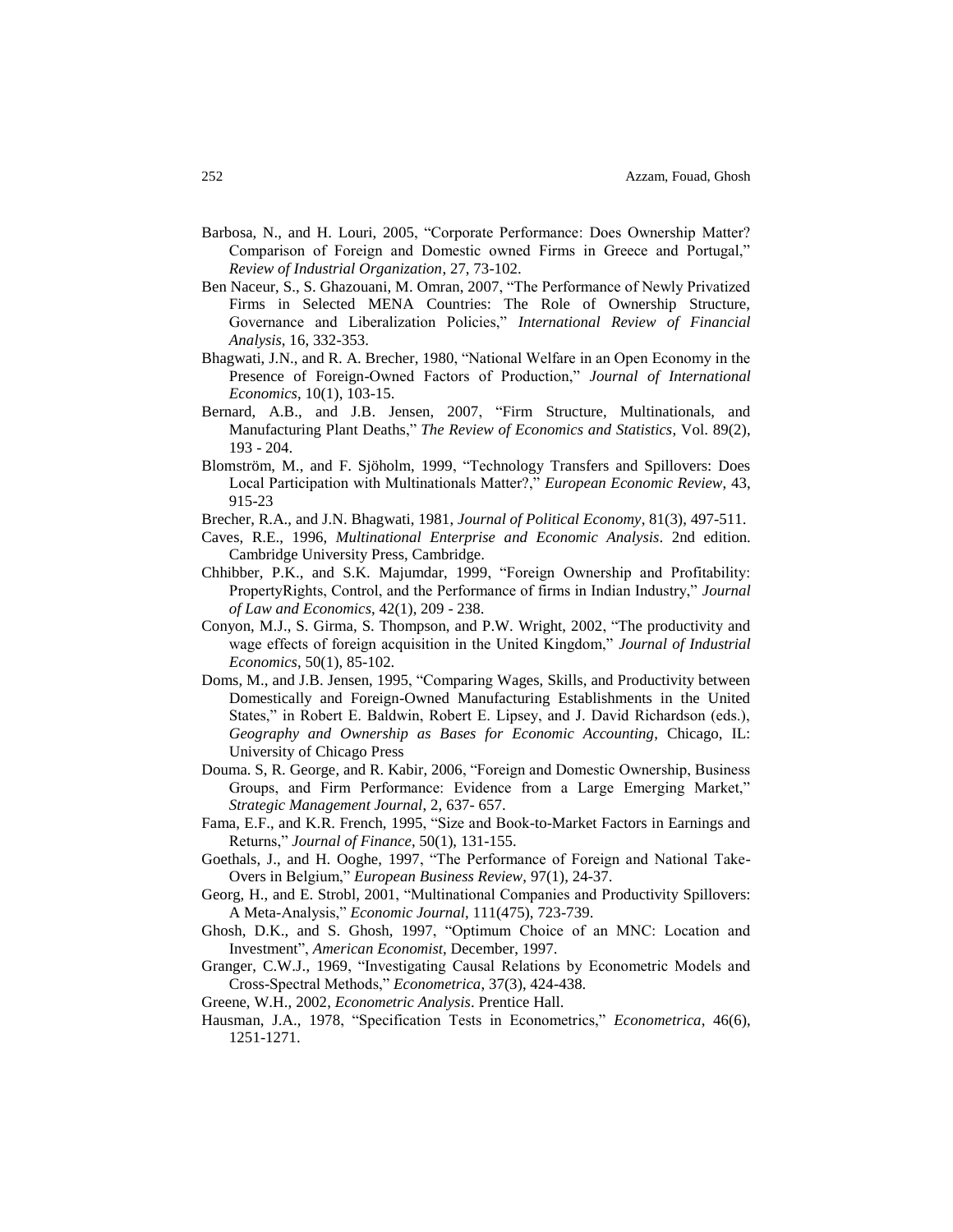- Khawar, M., 2003, "Productivity and Foreign Direct Investment: Evidence from Mexico," *Journal of Economic Studies*, 30(1), 66-76.
- Kim, W., and E. Lyn, 1990, "FDI Theories and the Performance of Foreign Multinationals Operating in the US," *Journal of International Business Studies*, 21(1), 41-53.
- Konings, J., 2001, "The Effects of Foreign Direct Investment on Domestic Firm," *Economics of Transition*, 9(3), 619-633.
- Lecraw, D.J., 1984, "Bargaining Power, Ownership, and Profitability of Transnational Corporations in Developing Countries," *Journal of International Business Studies*, 15(1), 27–43.
- Lee, S., 2008, "Ownership Structure and Financial Performance: Evidence from Panel Data of South Korea," *University of Utah Economics* Working Paper 17.
- Lin, X, Y. Zhanga, and N. Zhu, 2009, "Does bank ownership increase firm value? Evidence from China," *Journal of International Money and Finance*, 1-18.
- Lui, X., P. Siler, C. Wang, and Y. Wei, 2000, "Productivity Spillovers from Foreign Direct Investment: Evidence from UK Industry Level Panel Data," *Journal of International Business Studies*, 31(3), 407-425.
- Morck, R., A. Shleifer, and R.W. Vishny, 1988, "Management Ownership and Market Valuation: An Empirical Analysis," *Journal of Financial Economics*, 20(1), 293- 315.
- Mueller, D.C., H. Dietl, and E. Peev, 2003, "Ownership, Control and Performance in Large Bulgarian Firms," *Journal for Institutional Innovation, Development and Transition*, 7, 71-88.
- Norman, K., and R. W. Jones, 1979"A Model of Trade with Unemployment," *in General Equilibrium, Growth, and Trade,* (eds) Jerry R. Green and Jose Alexandre Scheinkman ,New York, Academic Press.
- Omran, M., A. Bolbol, and A. Fatheldin, 2008, "Corporate Governance and Firm Performance in Arab equity Markets: Does Ownership Concentration Matter?" *International Review of Law and Economics*, 28, 32–45.
- Omran, M, 2009, "Post-privatization Corporate Governance and Firm Performance: The Role of Private Ownership Concentration, Identity and Board Composition," *Journal of Comparative Economics*, 37, 658–673.
- Piscitello, L., and L. Rabbiosi, 2005, "The Impact of Inward FDI on Local Companies' Labour Productivity: Evidence from the Italian Case," International Journal of Economics and Business, 12 (1), 35-51.

UNCTAD, 2010, *World Investment report*, UNCTAD

<http://unctadstat.unctad.org/TableViewer/tableView.aspx>

- Tian, L., and S. Estrin, 2007, "Debt Financing, Soft Budget Constraint and Government Ownership," *Economics of Transitions*, 15(3), 461–481.
- Titman, S., and R. Wessels, 1988, "The Determinants of Capital Structure Choice," *Journal of Finance*, 43(1), 1–19.
- Willmore, L., 1986, "The Comparative Performance of Foreign and Domestic Firms in Brazil", *World Development*, 14(4), 489–502
- Wooldridge, J.M., 2000, *Introductory Econometrics: A Modern Approach.* South-Western.